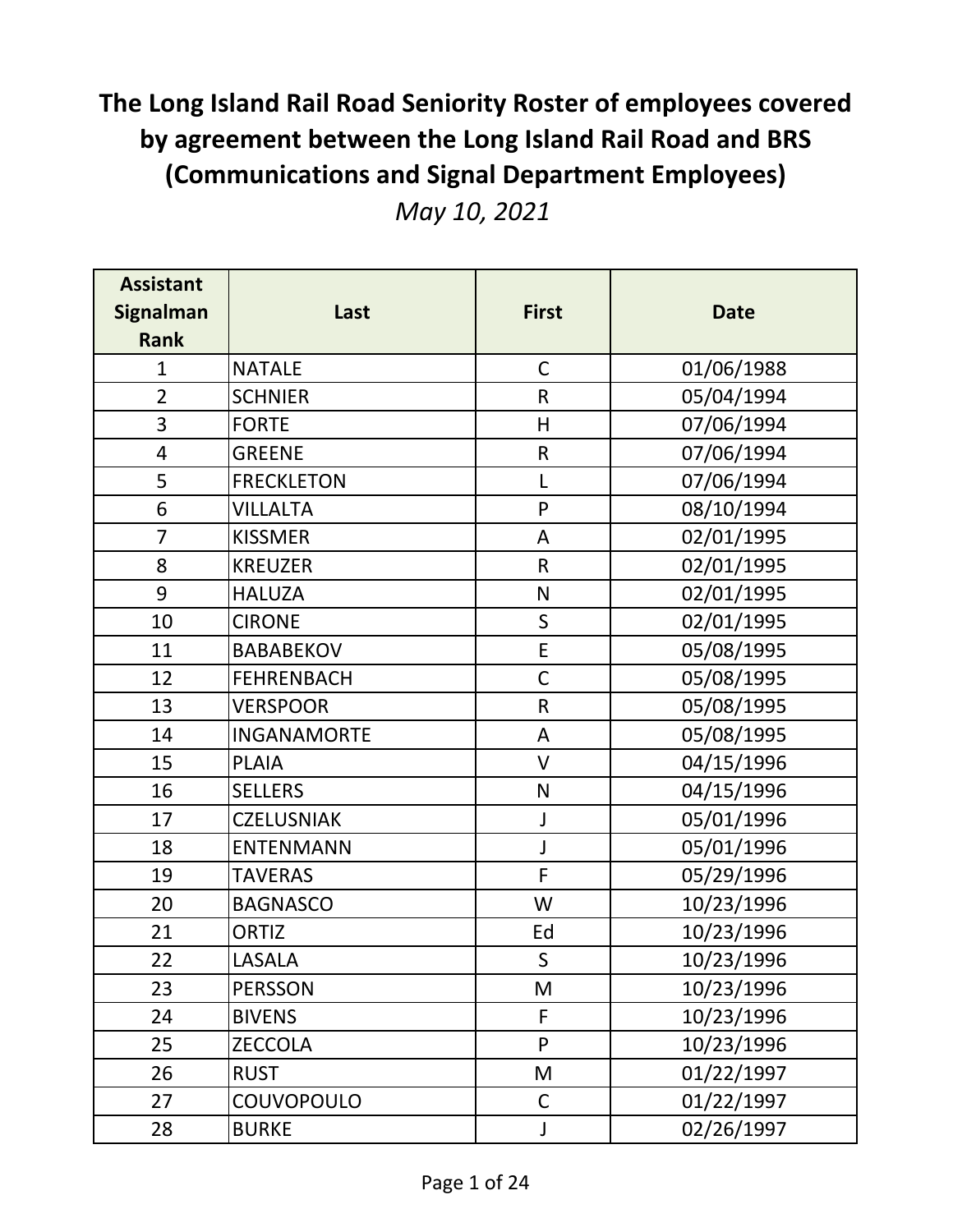|  |  | May 10, 2021 |
|--|--|--------------|
|--|--|--------------|

| <b>Assistant</b><br><b>Signalman</b> | Last              | <b>First</b> | <b>Date</b> |
|--------------------------------------|-------------------|--------------|-------------|
| <b>Rank</b>                          |                   |              |             |
| 29                                   | <b>LUC</b>        | $\vee$       | 02/26/1997  |
| 30                                   | <b>OBRIEN</b>     | D            | 02/26/1997  |
| 31                                   | <b>HAMILTON</b>   | P            | 02/26/1997  |
| 32                                   | <b>JUCHEM</b>     | M            | 03/19/1997  |
| 33                                   | <b>LUCIANO</b>    | L            | 04/02/1997  |
| 34                                   | <b>MCLAUGHLIN</b> | Michael      | 04/02/1997  |
| 35                                   | ZAZZARINO         | F            | 04/23/1997  |
| 36                                   | <b>MORENO</b>     | M            | 04/23/1997  |
| 37                                   | <b>ROGERS</b>     | W            | 04/23/1997  |
| 38                                   | <b>DRAGOTTO</b>   | $\mathsf J$  | 04/23/1997  |
| 39                                   | <b>HYNSON</b>     | ${\sf R}$    | 04/23/1997  |
| 40                                   | <b>FLEURY</b>     | $\top$       | 05/07/1997  |
| 41                                   | <b>ROBERTS</b>    | $\mathsf{R}$ | 05/07/1997  |
| 42                                   | <b>GONZALEZ</b>   | Hum          | 05/07/1997  |
| 43                                   | <b>GONGORA</b>    | E            | 05/07/1997  |
| 44                                   | <b>MONTALVO</b>   | $\mathsf R$  | 05/07/1997  |
| 45                                   | <b>MCGOVERN</b>   | P            | 05/07/1997  |
| 46                                   | <b>WARBURTON</b>  | M            | 05/07/1997  |
| 47                                   | <b>ECCHER</b>     | J            | 05/14/1997  |
| 48                                   | <b>STHILAIRE</b>  | A            | 06/04/1997  |
| 49                                   | <b>ROSADO</b>     |              | 06/04/1997  |
| 50                                   | <b>REID</b>       | M            | 06/04/1997  |
| 51                                   | <b>DEROSA</b>     | J            | 06/18/1997  |
| 52                                   | RAMIREZ           | M            | 06/18/1997  |
| 53                                   | <b>KLEES</b>      | J            | 06/30/1997  |
| 54                                   | <b>MATYI</b>      | J            | 07/16/1997  |
| 55                                   | <b>MILLER</b>     | $\mathsf{R}$ | 07/16/1997  |
| 56                                   | <b>BAUMANN</b>    | Н            | 07/16/1997  |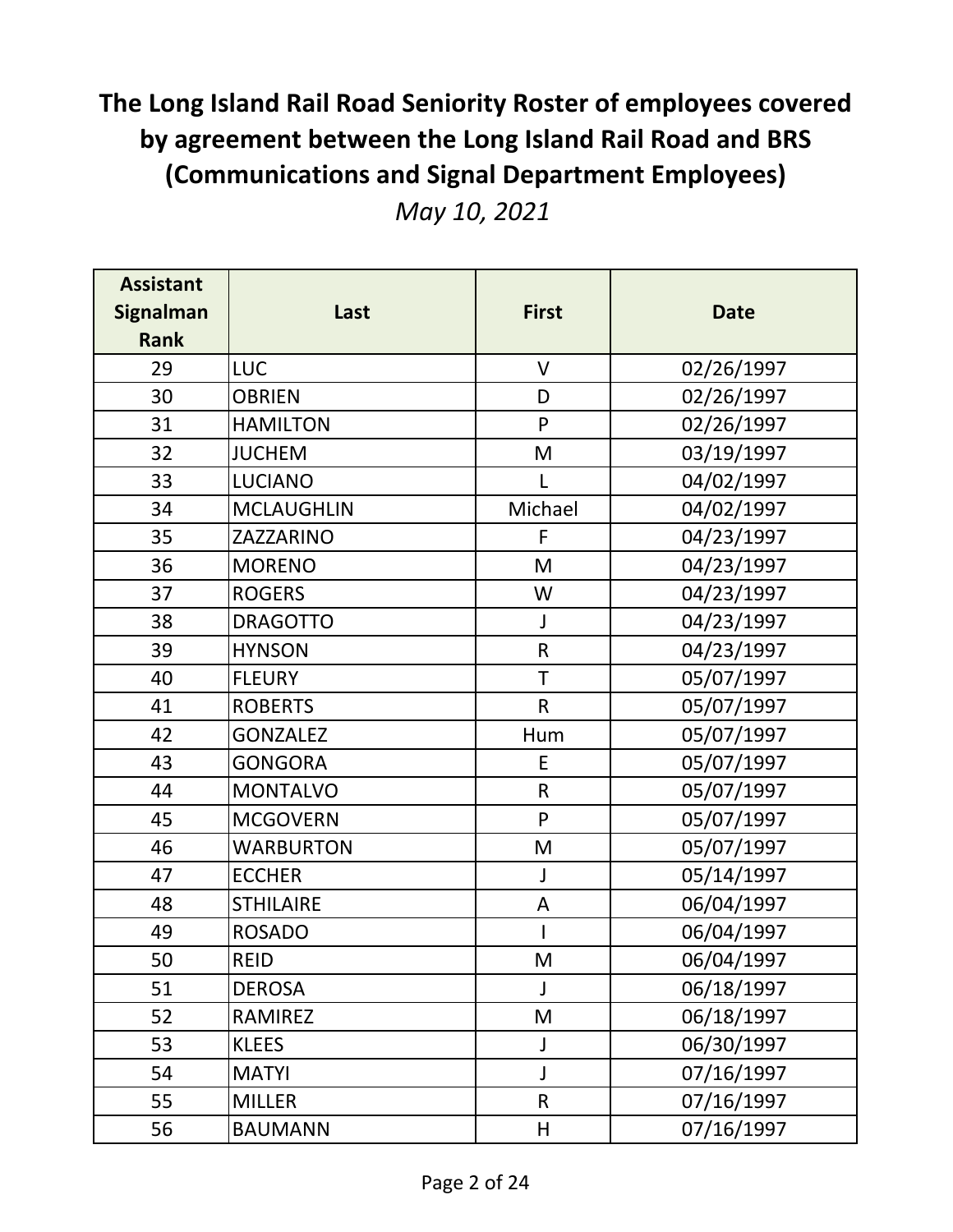|  |  | May 10, 2021 |
|--|--|--------------|
|--|--|--------------|

| <b>Assistant</b><br><b>Signalman</b> | Last                | <b>First</b> | <b>Date</b> |
|--------------------------------------|---------------------|--------------|-------------|
| <b>Rank</b>                          |                     |              |             |
| 57                                   | <b>DOROSH</b>       | A            | 07/16/1997  |
| 58                                   | <b>ALLEN</b>        | J            | 07/16/1997  |
| 59                                   | <b>GHULAM</b>       | D            | 07/16/1997  |
| 60                                   | <b>OLMEDA</b>       |              | 07/16/1997  |
| 61                                   | <b>HAGEN</b>        | R            | 07/16/1997  |
| 62                                   | <b>HAMRAH</b>       | W            | 07/16/1997  |
| 63                                   | <b>TROIANO</b>      | A            | 07/30/1997  |
| 64                                   | <b>KUHN</b>         | $\mathsf C$  | 07/30/1997  |
| 65                                   | <b>HATZIVASILIS</b> | $\vee$       | 07/30/1997  |
| 66                                   | <b>MILLER</b>       | К            | 07/30/1997  |
| 67                                   | <b>SIEGEL</b>       | $\mathsf C$  | 07/30/1997  |
| 68                                   | <b>ANGELL</b>       | W            | 07/30/1997  |
| 69                                   | <b>PARKER</b>       | ${\sf P}$    | 07/30/1997  |
| 70                                   | <b>JANSONS</b>      | L            | 12/01/1997  |
| 71                                   | <b>MERETE</b>       | $\mathsf{S}$ | 12/01/1997  |
| 72                                   | <b>GRECI</b>        | A            | 11/25/1998  |
| 73                                   | <b>SANASSI</b>      | К            | 11/25/1998  |
| 74                                   | <b>PERRINO</b>      | $\mathsf R$  | 11/25/1998  |
| 75                                   | <b>DIBENEDETTO</b>  | $\mathsf C$  | 11/25/1998  |
| 76                                   | <b>HOLTER</b>       | J            | 01/21/1999  |
| 77                                   | <b>MCKAY</b>        | T            | 02/10/1999  |
| 78                                   | <b>RUBEN</b>        | J            | 02/10/1999  |
| 79                                   | <b>CHIRILLO</b>     | J            | 02/17/1999  |
| 80                                   | <b>CROSS</b>        | G            | 02/17/1999  |
| 81                                   | <b>SHORTELL</b>     | $\mathsf{R}$ | 02/17/1999  |
| 82                                   | <b>MCGRATH</b>      | A            | 02/17/1999  |
| 83                                   | <b>HARTT</b>        | G            | 02/17/1999  |
| 84                                   | <b>HAYNES</b>       | Τ            | 03/15/1999  |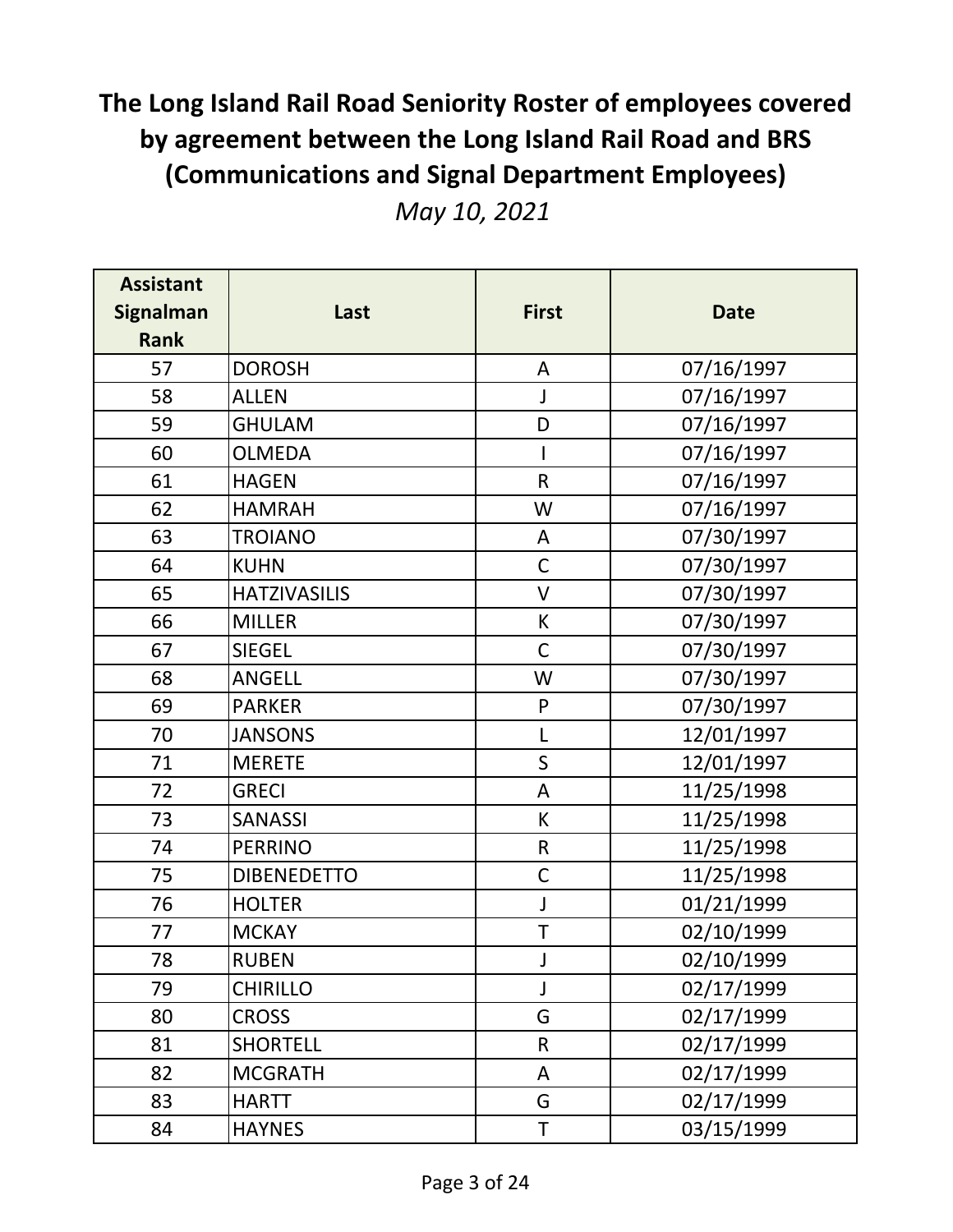|  |  | May 10, 2021 |
|--|--|--------------|
|--|--|--------------|

| <b>Assistant</b><br><b>Signalman</b> | Last                   | <b>First</b> | <b>Date</b> |
|--------------------------------------|------------------------|--------------|-------------|
| <b>Rank</b>                          |                        |              |             |
| 85                                   | <b>LAUD</b>            | L            | 03/15/1999  |
| 86                                   | <b>GUISAO</b>          | $\mathsf{P}$ | 03/15/1999  |
| 87                                   | SOKOLOWSKI             | J            | 03/17/1999  |
| 88                                   | <b>SACCENTE</b>        | M            | 03/31/1999  |
| 89                                   | <b>DALEY</b>           | E            | 06/17/1999  |
| 90                                   | <b>BORRUSO</b>         | $\mathsf{S}$ | 06/17/1999  |
| 91                                   | <b>BREE</b>            | H            | 08/25/1999  |
| 92                                   | <b>BERTHELSEN-LEON</b> | К            | 08/25/1999  |
| 93                                   | <b>CHUNG</b>           | J            | 09/22/1999  |
| 94                                   | <b>MCCARTHY</b>        | A            | 10/06/1999  |
| 95                                   | <b>VOLONAKIS</b>       | T            | 10/20/1999  |
| 96                                   | <b>LEGG</b>            | E            | 10/20/1999  |
| 97                                   | <b>KELLY</b>           | G            | 01/05/2000  |
| 98                                   | <b>BIRMINGHAM</b>      | $\mathsf{S}$ | 01/05/2000  |
| 99                                   | <b>PETERSON</b>        | B            | 02/16/2000  |
| 100                                  | <b>GALATI</b>          | J            | 06/28/2000  |
| 101                                  | <b>AVELAR</b>          | $\mathsf{S}$ | 07/12/2000  |
| 102                                  | <b>MASINO</b>          | M            | 07/12/2000  |
| 103                                  | <b>CUPO</b>            | M            | 08/30/2000  |
| 104                                  | SOLOMON                | M            | 08/30/2000  |
| 105                                  | <b>WALKER</b>          | J            | 09/06/2000  |
| 106                                  | <b>RUF</b>             | M            | 09/06/2000  |
| 107                                  | <b>SAASTO</b>          | E            | 09/06/2000  |
| 108                                  | <b>LEGG</b>            | M            | 09/06/2000  |
| 109                                  | CHURAMAN               | E            | 09/06/2000  |
| 110                                  | <b>THOMPSON</b>        | L            | 10/10/2000  |
| 111                                  | <b>CIPOLLA</b>         | M            | 10/10/2000  |
| 112                                  | CALLAGHAN              | G            | 11/01/2000  |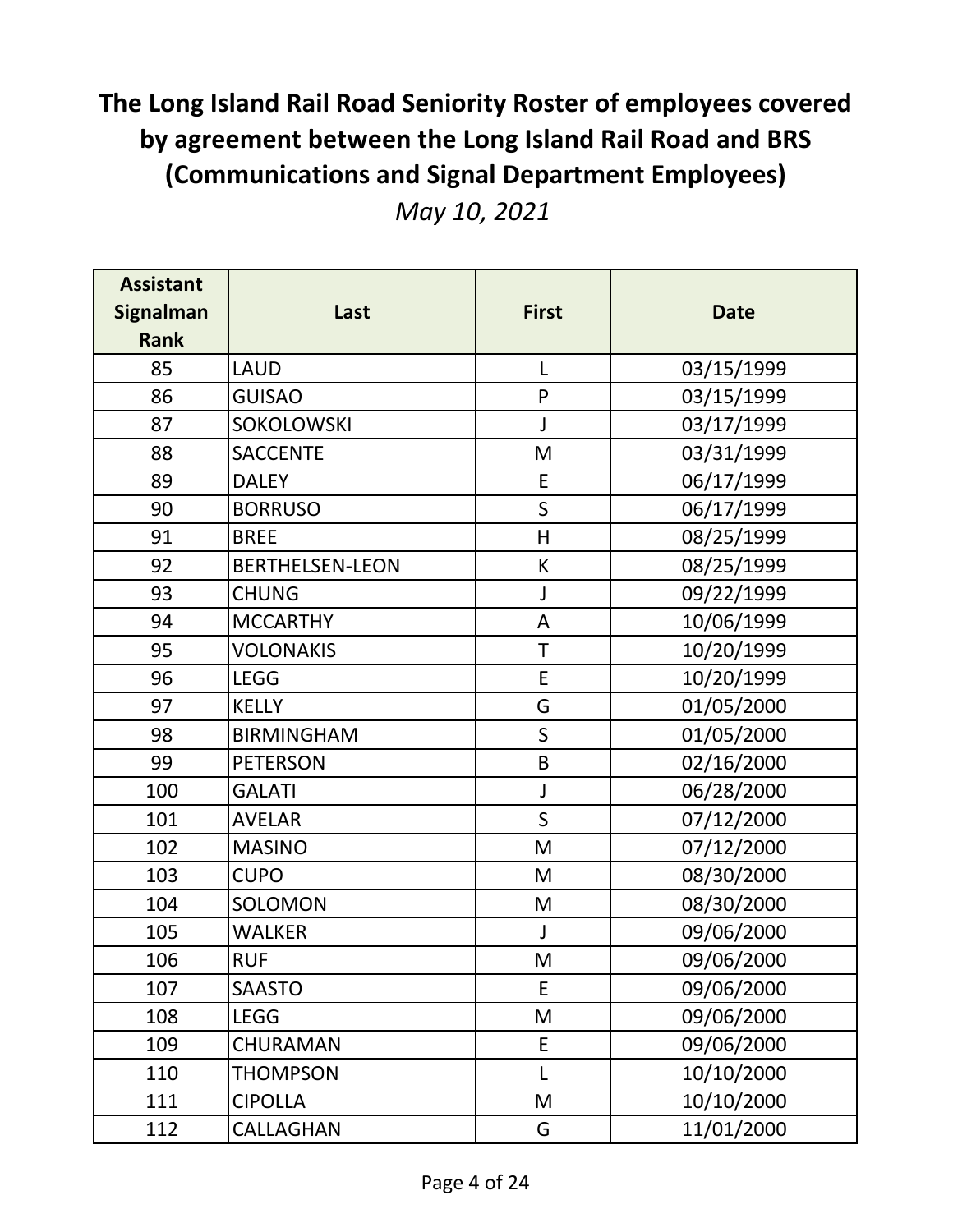|  |  | May 10, 2021 |
|--|--|--------------|
|--|--|--------------|

| <b>Assistant</b><br><b>Signalman</b><br><b>Rank</b> | Last              | <b>First</b> | <b>Date</b> |
|-----------------------------------------------------|-------------------|--------------|-------------|
| 113                                                 | <b>HUBBS</b>      | J            | 11/01/2000  |
| 114                                                 | <b>MILLER</b>     | B            | 11/29/2000  |
| 115                                                 | <b>TSELIOS</b>    | G            | 11/29/2000  |
| 116                                                 | <b>WAGNER</b>     | G            | 11/30/2000  |
| 117                                                 | <b>WHITE</b>      | W            | 12/06/2000  |
| 118                                                 | <b>RIVAS</b>      | A            | 12/15/2000  |
| 119                                                 | <b>QUINLIVAN</b>  | $\mathsf R$  | 01/10/2001  |
| 120                                                 | <b>PLATT</b>      | ${\sf P}$    | 01/10/2001  |
| 121                                                 | <b>DIDONNA</b>    | $\int$       | 01/30/2001  |
| 122                                                 | <b>SCHMITT</b>    | $\mathsf C$  | 02/21/2001  |
| 123                                                 | <b>JAINARINE</b>  | N            | 02/22/2001  |
| 124                                                 | <b>STEELE</b>     | M            | 02/22/2001  |
| 125                                                 | <b>RODRIGUEZ</b>  | $\mathsf{R}$ | 02/22/2001  |
| 126                                                 | <b>WELLINGTON</b> | W            | 02/22/2001  |
| 127                                                 | <b>SMIGIEL</b>    | D            | 02/28/2001  |
| 128                                                 | <b>WACHTIN</b>    | A            | 02/28/2001  |
| 129                                                 | <b>GARILLI</b>    | J            | 02/28/2001  |
| 130                                                 | NALCACIOGLU       | E            | 02/28/2001  |
| 131                                                 | <b>GIBSON</b>     | T            | 02/28/2001  |
| 132                                                 | <b>MACHATE</b>    | E            | 03/21/2001  |
| 133                                                 | <b>IZZO</b>       | A            | 03/21/2001  |
| 134                                                 | <b>HANFORD</b>    | $\mathsf{R}$ | 04/11/2001  |
| 135                                                 | <b>OLDHAM</b>     | $\mathsf{R}$ | 05/09/2001  |
| 136                                                 | <b>THATER</b>     | $\mathsf C$  | 05/30/2001  |
| 137                                                 | <b>GIANGRANDE</b> | M            | 05/30/2001  |
| 138                                                 | <b>SOBINA</b>     | К            | 05/30/2001  |
| 139                                                 | <b>BANKS</b>      | M            | 05/30/2001  |
| 140                                                 | PERNICIARO        | S            | 06/20/2001  |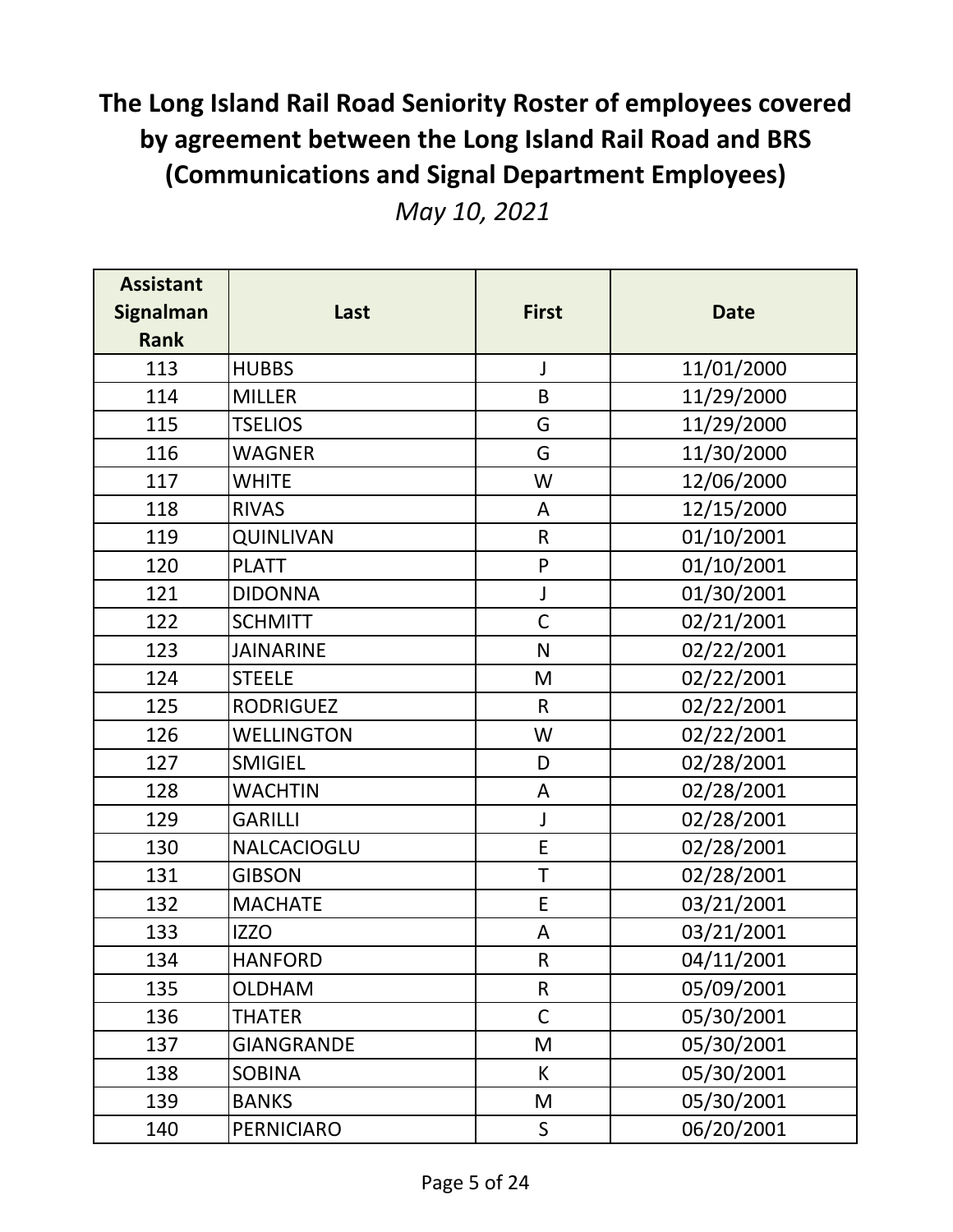| <b>Assistant</b><br><b>Signalman</b><br><b>Rank</b> | Last               | <b>First</b>   | <b>Date</b> |
|-----------------------------------------------------|--------------------|----------------|-------------|
| 141                                                 | <b>MALCOLM</b>     | $\overline{O}$ | 06/27/2001  |
| 142                                                 | <b>STEIN</b>       | $\mathsf{R}$   | 06/27/2001  |
| 143                                                 | <b>BUBACK</b>      | $\mathsf{S}$   | 06/27/2001  |
| 144                                                 | <b>ROSALES</b>     | P              | 07/11/2001  |
| 145                                                 | <b>KASTENDIECK</b> | W              | 07/11/2001  |
| 146                                                 | <b>VOLZ</b>        | ${\sf P}$      | 08/01/2001  |
| 147                                                 | <b>NANAN</b>       | $\mathsf{R}$   | 08/16/2001  |
| 148                                                 | <b>MARRERO</b>     | A              | 08/25/2001  |
| 149                                                 | <b>TWAHIR</b>      | M              | 09/05/2001  |
| 150                                                 | <b>NARINE</b>      | G              | 09/06/2001  |
| 151                                                 | <b>LANBERG</b>     | M              | 09/19/2001  |
| 152                                                 | <b>WALLACH</b>     | D              | 10/01/2001  |
| 153                                                 | <b>SULLIVAN</b>    | M              | 10/17/2001  |
| 154                                                 | <b>LOPEZ</b>       | D              | 10/17/2001  |
| 155                                                 | <b>CEDENO</b>      | B              | 10/17/2001  |
| 156                                                 | <b>ELLENTUCK</b>   | M              | 10/17/2001  |
| 157                                                 | <b>STEWART</b>     | M              | 10/17/2001  |
| 158                                                 | <b>AARNE</b>       | B              | 10/17/2001  |
| 159                                                 | <b>SINGH</b>       | H              | 10/17/2001  |
| 160                                                 | <b>MERCADO</b>     | D              | 10/17/2001  |
| 161                                                 | <b>ALMONTE</b>     | L              | 10/17/2001  |
| 162                                                 | <b>PORCHIA</b>     | M              | 10/17/2001  |
| 163                                                 | OJEDA              | F              | 10/17/2001  |
| 164                                                 | <b>NEWELL</b>      | J              | 10/17/2001  |
| 165                                                 | <b>FASON</b>       | M              | 10/17/2001  |
| 166                                                 | <b>BARBOSA</b>     | $\mathsf{S}$   | 10/17/2001  |
| 167                                                 | <b>JOHNSON</b>     | $\mathsf J$    | 02/27/2002  |
| 168                                                 | <b>PALLADINO</b>   | $\mathsf J$    | 02/27/2002  |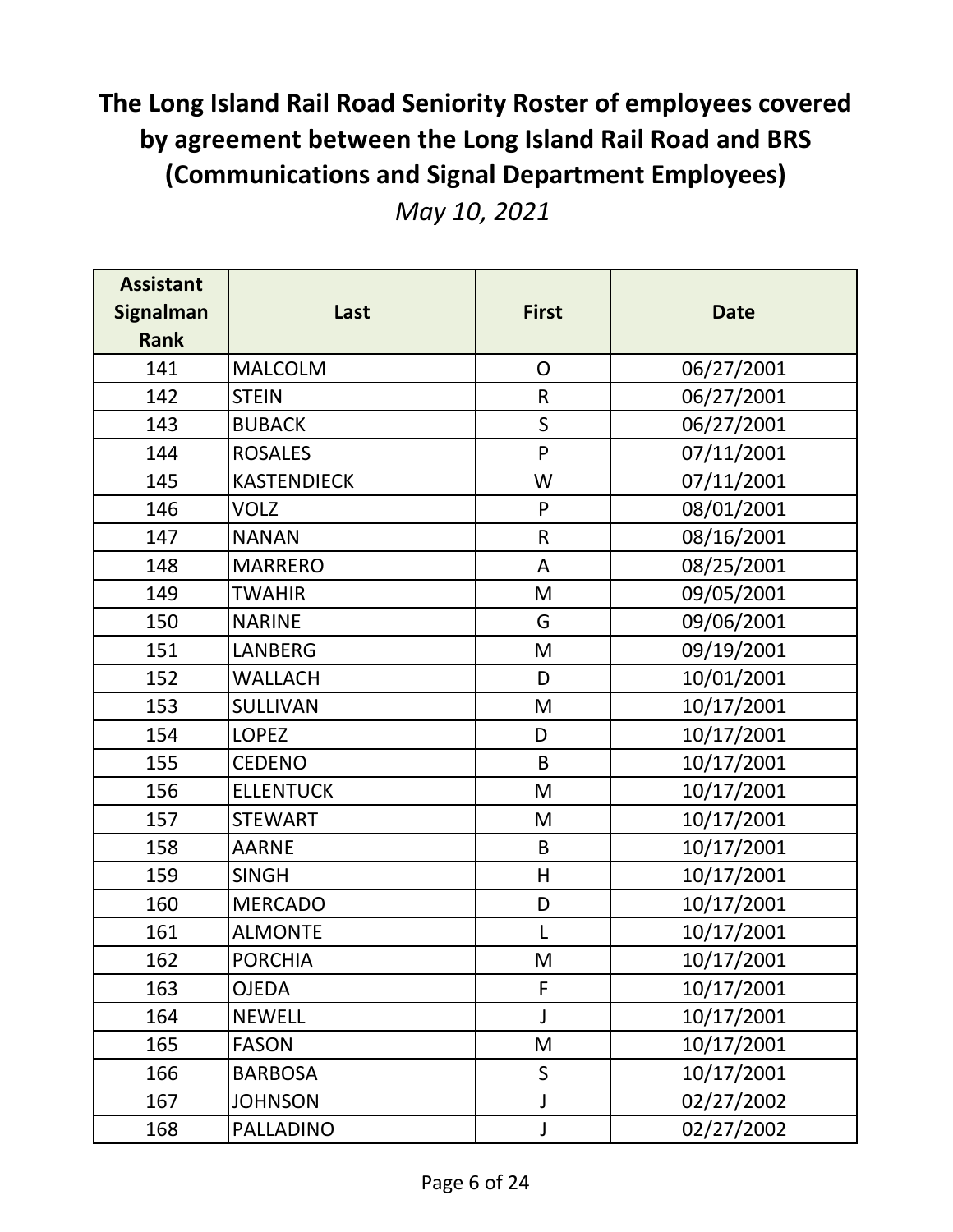|  |  | May 10, 2021 |
|--|--|--------------|
|--|--|--------------|

| <b>Assistant</b><br><b>Signalman</b><br><b>Rank</b> | Last              | <b>First</b> | <b>Date</b> |
|-----------------------------------------------------|-------------------|--------------|-------------|
| 169                                                 | VELASQUEZ         | $\mathsf{R}$ | 02/27/2002  |
| 170                                                 | <b>CAMPOS</b>     | E            | 03/27/2002  |
| 171                                                 | <b>DOMINGO</b>    | J            | 03/27/2002  |
| 172                                                 | <b>MCCARTHY</b>   | T            | 03/27/2002  |
| 173                                                 | <b>ERICKSON</b>   | К            | 03/27/2002  |
| 174                                                 | <b>SCHIFFER</b>   | J            | 04/24/2002  |
| 175                                                 | <b>KIDBY</b>      | G            | 04/24/2002  |
| 176                                                 | <b>JACK</b>       | $\mathsf C$  | 04/24/2002  |
| 177                                                 | <b>LEVELL</b>     | D            | 10/23/2002  |
| 178                                                 | <b>RISO</b>       | L            | 10/23/2002  |
| 179                                                 | <b>LONG</b>       | B            | 10/23/2002  |
| 180                                                 | <b>MALDONADO</b>  | M            | 11/20/2002  |
| 181                                                 | <b>KIDD</b>       | T            | 02/26/2003  |
| 182                                                 | <b>RIDLEY</b>     | J            | 02/26/2003  |
| 183                                                 | <b>KUBINSKI</b>   | $\mathsf S$  | 05/28/2003  |
| 184                                                 | <b>PAGANO</b>     | M            | 05/28/2003  |
| 185                                                 | <b>REYNOLDS</b>   | J            | 05/28/2003  |
| 186                                                 | <b>BUDKE</b>      | К            | 07/23/2003  |
| 187                                                 | <b>TORRES</b>     | К            | 07/23/2003  |
| 188                                                 | <b>FERNANDEZ</b>  | G            | 07/23/2003  |
| 189                                                 | <b>LAIBACH</b>    | J            | 08/13/2003  |
| 190                                                 | <b>CURCIO</b>     | $\mathsf{C}$ | 08/27/2003  |
| 191                                                 | <b>THORBOURNE</b> | T            | 08/27/2003  |
| 192                                                 | <b>BILELLA</b>    | A            | 01/28/2004  |
| 193                                                 | <b>CARONE</b>     | J            | 01/28/2004  |
| 194                                                 | <b>DOUGHERTY</b>  | J            | 01/28/2004  |
| 195                                                 | <b>HENRY</b>      | H            | 01/28/2004  |
| 196                                                 | LLERENA           | G            | 01/28/2004  |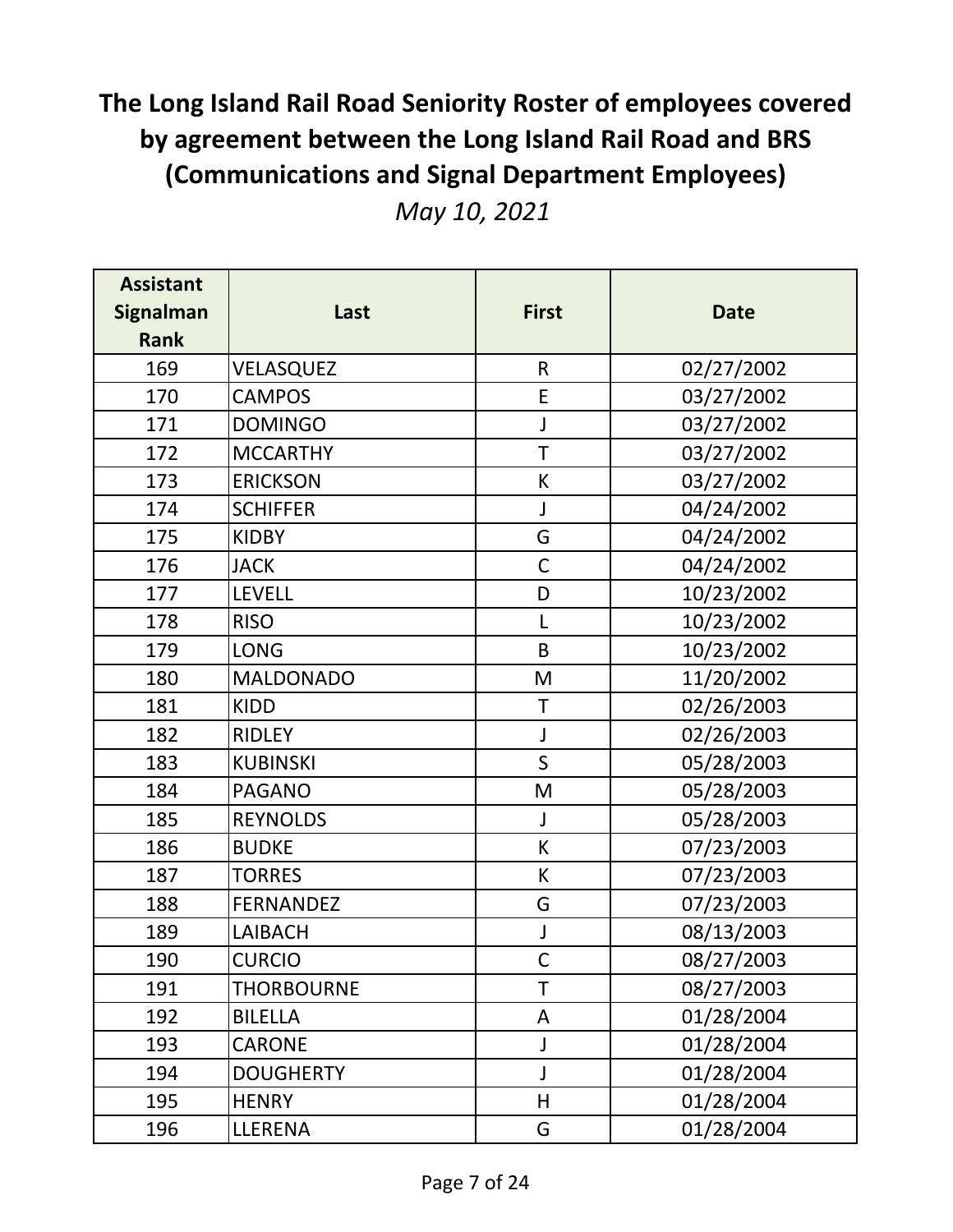|  |  | May 10, 2021 |
|--|--|--------------|
|--|--|--------------|

| <b>Assistant</b><br><b>Signalman</b><br><b>Rank</b> | Last                | <b>First</b> | <b>Date</b> |
|-----------------------------------------------------|---------------------|--------------|-------------|
| 197                                                 | <b>MONDEAU</b>      | J            | 01/28/2004  |
| 198                                                 | <b>MORAN</b>        | $\mathsf C$  | 01/28/2004  |
| 199                                                 | <b>PEETS</b>        | U            | 01/28/2004  |
| 200                                                 | <b>RIVERA</b>       | H            | 01/28/2004  |
| 201                                                 | <b>URENA</b>        | J            | 01/28/2004  |
| 202                                                 | <b>TRANCHESE</b>    | J            | 01/28/2004  |
| 203                                                 | <b>CRUZ</b>         | H            | 02/25/2004  |
| 204                                                 | <b>DIAZ</b>         | ${\sf P}$    | 02/25/2004  |
| 205                                                 | <b>KELLY</b>        | F            | 02/25/2004  |
| 206                                                 | LO                  | $\mathsf T$  | 02/25/2004  |
| 207                                                 | <b>MCKAY</b>        | D            | 02/25/2004  |
| 208                                                 | <b>SCHWEIGHARDT</b> | E            | 02/25/2004  |
| 209                                                 | <b>ORNA</b>         | J            | 02/25/2004  |
| 210                                                 | <b>CALADO</b>       | J            | 04/28/2004  |
| 211                                                 | <b>MCDONALD</b>     | $\sf S$      | 04/28/2004  |
| 212                                                 | <b>MONTE</b>        | $\mathsf C$  | 04/28/2004  |
| 213                                                 | <b>TSAVARIS</b>     | К            | 04/28/2004  |
| 214                                                 | <b>DARCANGELIS</b>  | $\mathsf C$  | 04/28/2004  |
| 215                                                 | <b>SMITH</b>        | <b>Steve</b> | 09/22/2004  |
| 216                                                 | <b>STROLIGO</b>     | A            | 09/22/2004  |
| 217                                                 | WAGNER              | T            | 09/22/2004  |
| 218                                                 | <b>BRYAN</b>        |              | 11/03/2004  |
| 219                                                 | <b>NGUYEN</b>       | B            | 11/03/2004  |
| 220                                                 | <b>JONES</b>        | G            | 11/09/2004  |
| 221                                                 | <b>BANEY</b>        | M            | 12/08/2004  |
| 222                                                 | <b>HUDSON-LEWIS</b> | H            | 07/27/2005  |
| 223                                                 | <b>MCGANN</b>       | K            | 07/27/2005  |
| 224                                                 | <b>NARAINE</b>      | R            | 07/27/2005  |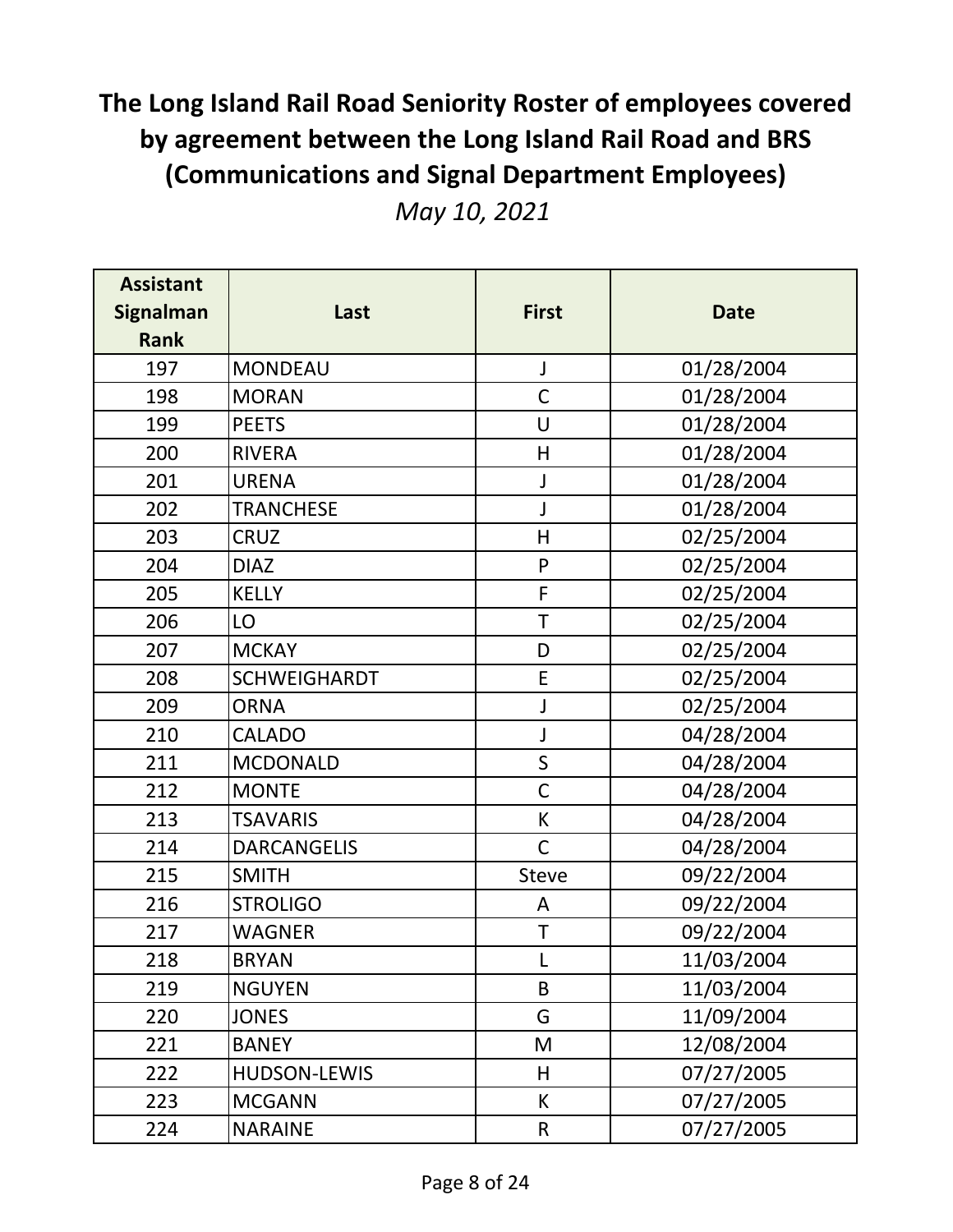|  |  | May 10, 2021 |
|--|--|--------------|
|--|--|--------------|

| <b>Assistant</b> |                    |              |             |
|------------------|--------------------|--------------|-------------|
| <b>Signalman</b> | Last               | <b>First</b> | <b>Date</b> |
| <b>Rank</b>      |                    |              |             |
| 225              | <b>ONEIL</b>       | F            | 08/25/2005  |
| 226              | <b>RIZZO</b>       | ${\sf R}$    | 08/24/2005  |
| 227              | <b>CHAMBERS</b>    | D            | 09/21/2005  |
| 228              | <b>SANICHARA</b>   | D            | 09/21/2005  |
| 229              | <b>HANANIA</b>     | J            | 10/19/2005  |
| 230              | <b>SCHMITZ</b>     | ${\sf R}$    | 10/19/2005  |
| 231              | <b>ABELA</b>       | $\mathsf C$  | 10/26/2005  |
| 232              | <b>SAYLOR</b>      | A            | 11/16/2005  |
| 233              | <b>ANGELO</b>      | $\vee$       | 11/16/2005  |
| 234              | <b>BENSON</b>      | W            | 12/14/2005  |
| 235              | <b>LEWIS</b>       | $\mathsf{R}$ | 12/14/2005  |
| 236              | <b>PALUMBO</b>     | $\top$       | 12/14/2005  |
| 237              | <b>WEDIN</b>       | $\sf K$      | 12/14/2005  |
| 238              | <b>CIMINO</b>      | J            | 03/29/2006  |
| 239              | <b>CURRA</b>       | M            | 03/29/2006  |
| 240              | <b>MCCADDEN</b>    | $\mathsf{P}$ | 03/29/2006  |
| 241              | <b>ROBINSON</b>    | $\mathsf{S}$ | 03/29/2006  |
| 242              | <b>SAAR</b>        | W            | 03/29/2006  |
| 243              | <b>SINGH</b>       | <b>RN</b>    | 03/29/2006  |
| 244              | <b>STEWART</b>     | G            | 03/29/2006  |
| 245              | <b>TUCKER</b>      | D            | 03/29/2006  |
| 246              | <b>GLENNON</b>     | G            | 06/28/2006  |
| 247              | <b>JUREK</b>       | M            | 06/28/2006  |
| 248              | <b>ROACHE</b>      | M            | 07/26/2006  |
| 249              | <b>STRZELETSKI</b> | A            | 07/26/2006  |
| 250              | <b>DENIHAN</b>     | D            | 08/30/2006  |
| 251              | <b>LIGHTBOURNE</b> | K            | 08/30/2006  |
| 252              | <b>BUYNOCH</b>     | $\mathsf R$  | 10/25/2006  |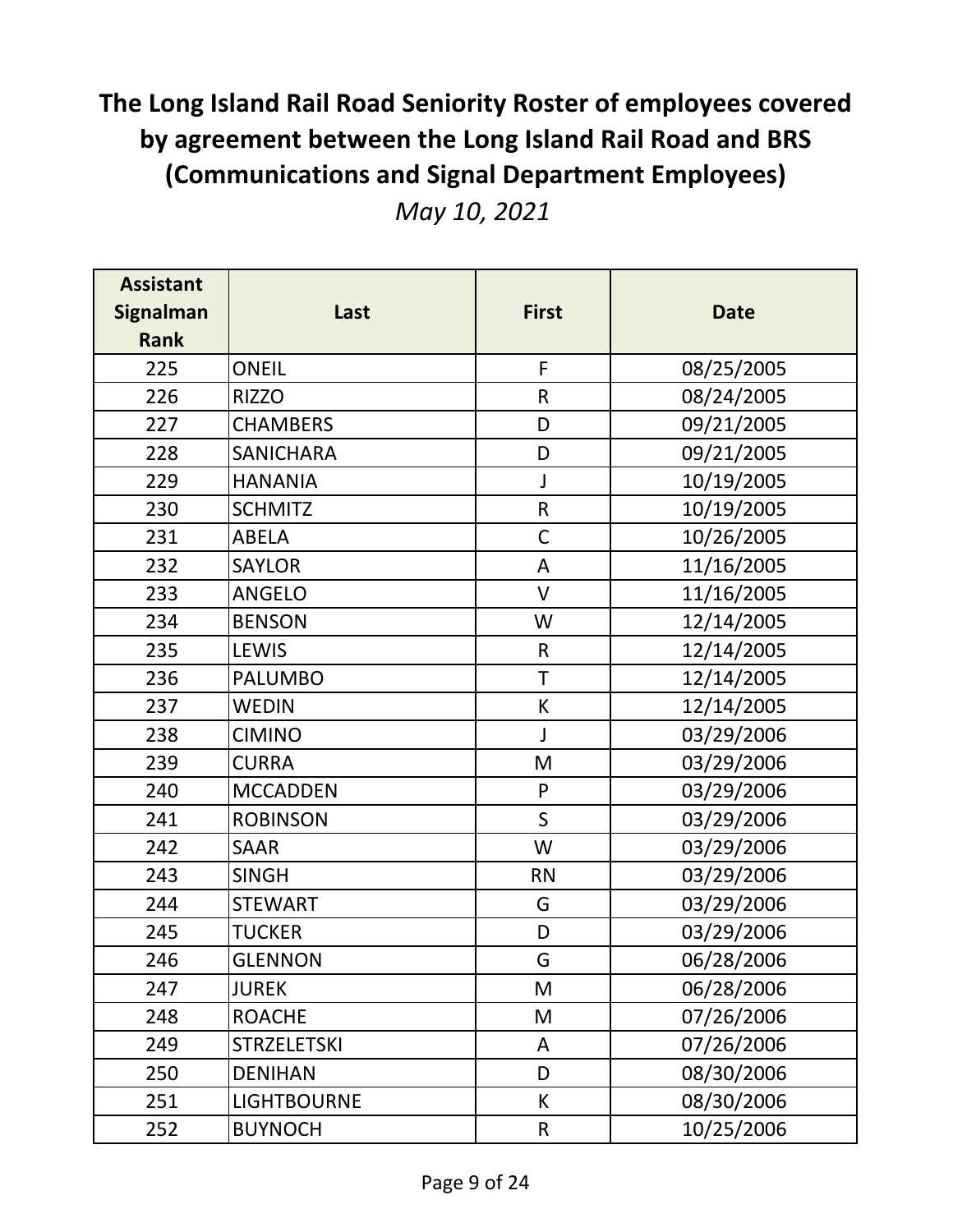|  |  | May 10, 2021 |
|--|--|--------------|
|--|--|--------------|

| <b>Assistant</b><br><b>Signalman</b><br><b>Rank</b> | Last                | <b>First</b> | <b>Date</b> |
|-----------------------------------------------------|---------------------|--------------|-------------|
| 253                                                 | <b>HOFFMANN</b>     | $\mathsf{R}$ | 10/25/2006  |
| 254                                                 | <b>MURRAY</b>       | $\mathsf C$  | 10/25/2006  |
| 255                                                 | <b>BISHOP</b>       | J            | 02/21/2007  |
| 256                                                 | <b>DUENGES</b>      | M            | 02/21/2007  |
| 257                                                 | <b>ROSENKING</b>    | J            | 02/21/2007  |
| 258                                                 | <b>FOTIE</b>        | M            | 03/28/2007  |
| 259                                                 | <b>SANTIAGO</b>     | D            | 03/28/2007  |
| 260                                                 | <b>PRYCE</b>        | $\sf S$      | 03/28/2007  |
| 261                                                 | <b>STRASSBURGER</b> | $\mathsf R$  | 03/28/2007  |
| 262                                                 | <b>ZUB</b>          | $\mathsf C$  | 03/28/2007  |
| 263                                                 | <b>MULLALY</b>      | D            | 03/28/2007  |
| 264                                                 | <b>FOSTER</b>       | D            | 05/02/2007  |
| 265                                                 | <b>GONZALEZ</b>     | W            | 05/02/2007  |
| 266                                                 | <b>HYLAND</b>       | $\mathsf{N}$ | 05/02/2007  |
| 267                                                 | <b>PIEPER</b>       | Г            | 05/02/2007  |
| 268                                                 | <b>SCIAMMARELLA</b> | ${\sf R}$    | 05/02/2007  |
| 269                                                 | WALSH               | ${\sf P}$    | 05/02/2007  |
| 270                                                 | <b>BALZ</b>         | $\mathsf{R}$ | 05/16/2007  |
| 271                                                 | <b>GAROFANO</b>     | M            | 05/16/2007  |
| 272                                                 | <b>MCGEE</b>        | T            | 05/16/2007  |
| 273                                                 | <b>BHAGGAN</b>      | A            | 06/06/2007  |
| 274                                                 | <b>CRUZ</b>         |              | 06/06/2007  |
| 275                                                 | DHARRY              | L            | 06/06/2007  |
| 276                                                 | DOYLE               | $\mathsf{R}$ | 06/06/2007  |
| 277                                                 | LAZNOVSKY           | M            | 06/06/2007  |
| 278                                                 | THIELKE             | $\mathsf{R}$ | 06/06/2007  |
| 279                                                 | <b>GUNNERSON</b>    | $\mathsf{S}$ | 07/25/2007  |
| 280                                                 | SOLANO              | $\sf B$      | 07/25/2007  |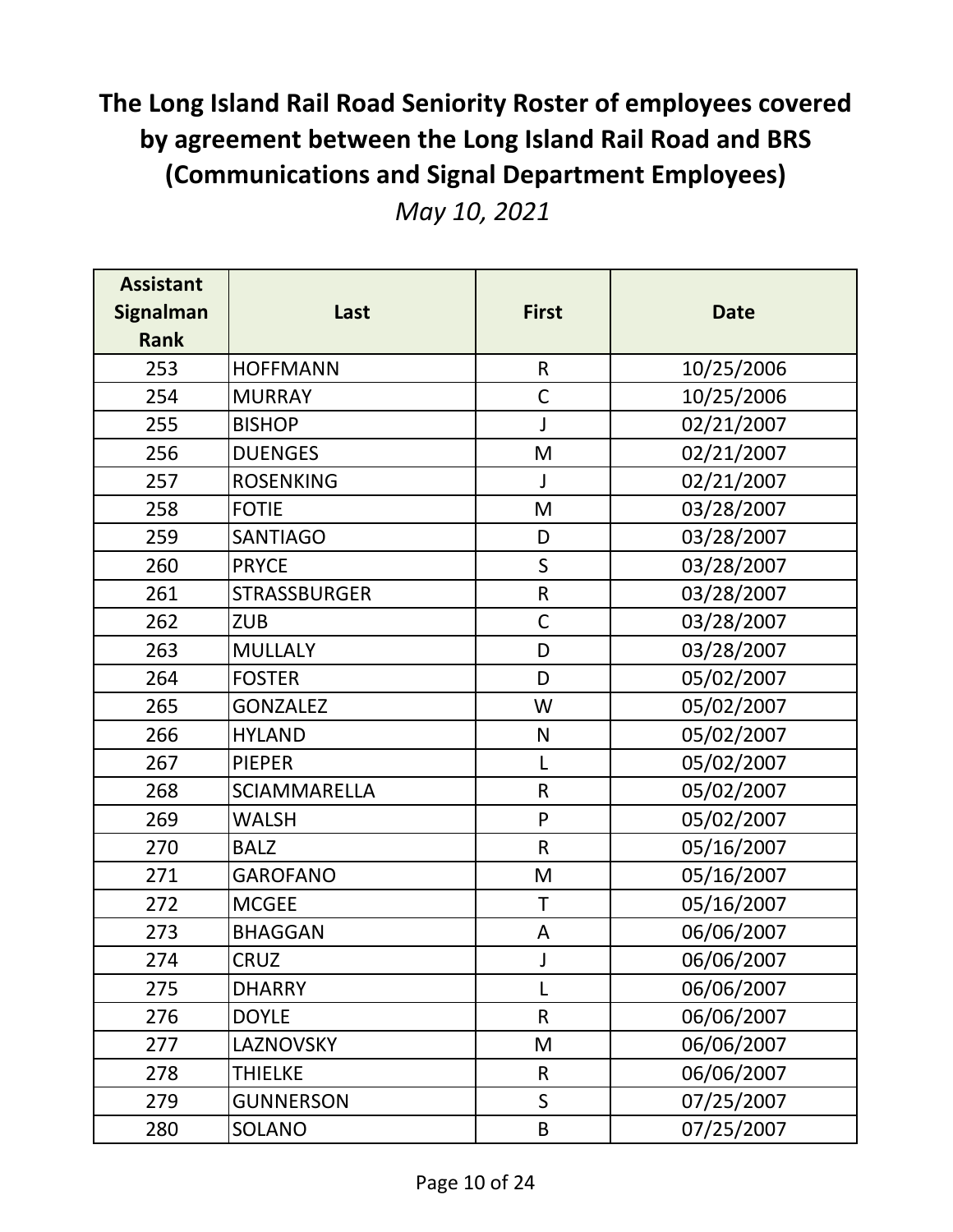|  |  | May 10, 2021 |
|--|--|--------------|
|--|--|--------------|

| <b>Assistant</b> |                  |              |             |
|------------------|------------------|--------------|-------------|
| <b>Signalman</b> | Last             | <b>First</b> | <b>Date</b> |
| <b>Rank</b>      |                  |              |             |
| 281              | <b>JEREMIAH</b>  | K            | 07/25/2007  |
| 282              | <b>LOHMAN</b>    | M            | 07/25/2007  |
| 283              | <b>LINDROS</b>   | K            | 09/26/2007  |
| 284              | <b>BAAR</b>      | M            | 11/28/2007  |
| 285              | <b>EDWARDS</b>   | К            | 11/28/2007  |
| 286              | <b>MOCK</b>      | T            | 11/28/2007  |
| 287              | <b>MALIN</b>     | D            | 01/23/2008  |
| 288              | <b>POPE</b>      | $\vee$       | 01/30/2008  |
| 289              | <b>FICHERA</b>   | J            | 02/27/2008  |
| 290              | <b>FELICIANO</b> | $\mathsf E$  | 02/27/2008  |
| 291              | <b>HUGHES</b>    | J            | 02/27/2008  |
| 292              | <b>HUWER</b>     | $\mathsf F$  | 02/27/2008  |
| 293              | <b>BURNS</b>     | $\mathsf R$  | 02/27/2008  |
| 294              | <b>OLIVERI</b>   | J            | 03/26/2008  |
| 295              | <b>RIMMER</b>    | M            | 03/26/2008  |
| 296              | <b>KNAKAL</b>    | J            | 03/26/2008  |
| 297              | <b>NIEVES</b>    | G            | 03/26/2008  |
| 298              | <b>SPERO</b>     | L            | 03/26/2008  |
| 299              | <b>SURDI</b>     | J            | 04/16/2008  |
| 300              | <b>CORNISH</b>   | J            | 04/23/2008  |
| 301              | <b>LEE</b>       | J            | 04/23/2008  |
| 302              | <b>SEKULSKI</b>  | $\mathsf R$  | 04/23/2008  |
| 303              | VOLLMER          | D            | 04/23/2008  |
| 304              | ORLANDO          | A            | 04/23/2008  |
| 305              | <b>KOZIOL</b>    | L            | 10/29/2008  |
| 306              | <b>PASHEN</b>    | M            | 10/29/2008  |
| 307              | <b>SMOLINSKY</b> | A            | 11/12/2008  |
| 308              | <b>PERAINO</b>   | J            | 11/12/2008  |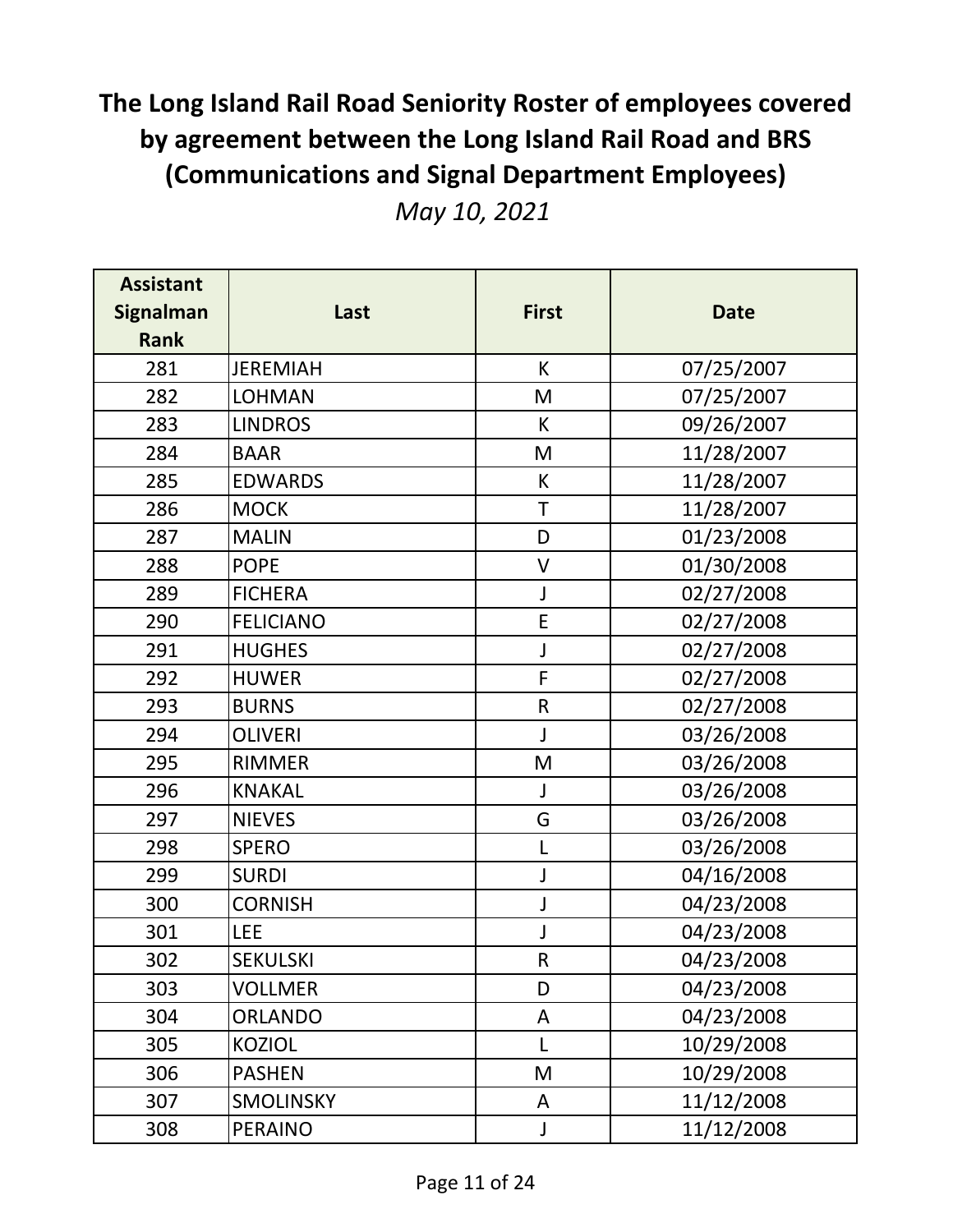| <b>Assistant</b><br><b>Signalman</b> | Last             | <b>First</b> | <b>Date</b> |
|--------------------------------------|------------------|--------------|-------------|
| <b>Rank</b>                          |                  |              |             |
| 309                                  | <b>RICCARDI</b>  | M            | 11/12/2008  |
| 310                                  | <b>STEGER</b>    | G            | 12/17/2008  |
| 311                                  | <b>ADAMS</b>     | $\mathsf S$  | 02/25/2009  |
| 312                                  | <b>BRACCHI</b>   | A            | 02/25/2009  |
| 313                                  | <b>CLEMENTE</b>  | P            | 02/25/2009  |
| 314                                  | <b>BATIH</b>     | M            | 02/25/2009  |
| 315                                  | <b>HENNESSEY</b> | $\mathsf C$  | 02/25/2009  |
| 316                                  | <b>KENNA</b>     | $\mathsf C$  | 02/25/2009  |
| 317                                  | <b>KIESSLING</b> | G            | 02/25/2009  |
| 318                                  | LE               | $\mathsf T$  | 02/25/2009  |
| 319                                  | <b>FORLANO</b>   | $\mathsf{R}$ | 02/25/2009  |
| 320                                  | <b>JEDRYS</b>    | $\mathsf{P}$ | 03/25/2009  |
| 321                                  | <b>JOHNSON</b>   | $\mathsf R$  | 03/25/2009  |
| 322                                  | <b>MICHELCIC</b> | $\sf S$      | 03/25/2009  |
| 323                                  | <b>TABB</b>      | J            | 03/25/2009  |
| 324                                  | <b>TUTHILL</b>   | $\mathsf S$  | 03/25/2009  |
| 325                                  | <b>CHEN</b>      | Υ            | 04/29/2009  |
| 326                                  | PINA-MEJIA       | $\mathsf{N}$ | 04/29/2009  |
| 327                                  | <b>MARTINEZ</b>  | A            | 07/15/2009  |
| 328                                  | <b>WILLIAMS</b>  | G            | 07/15/2009  |
| 329                                  | <b>FAZIO</b>     | Α            | 02/27/2013  |
| 330                                  | <b>FORST</b>     | E            | 02/27/2013  |
| 331                                  | <b>JIMENEZ</b>   | J            | 02/27/2013  |
| 332                                  | <b>WICKHAM</b>   | M            | 02/27/2013  |
| 333                                  | <b>RIBEIRO</b>   | D            | 02/27/2013  |
| 334                                  | <b>CAMPORESE</b> | J            | 02/27/2013  |
| 335                                  | <b>GRANT</b>     | A            | 02/27/2013  |
| 336                                  | <b>RISSLAND</b>  | $\mathsf C$  | 05/18/2013  |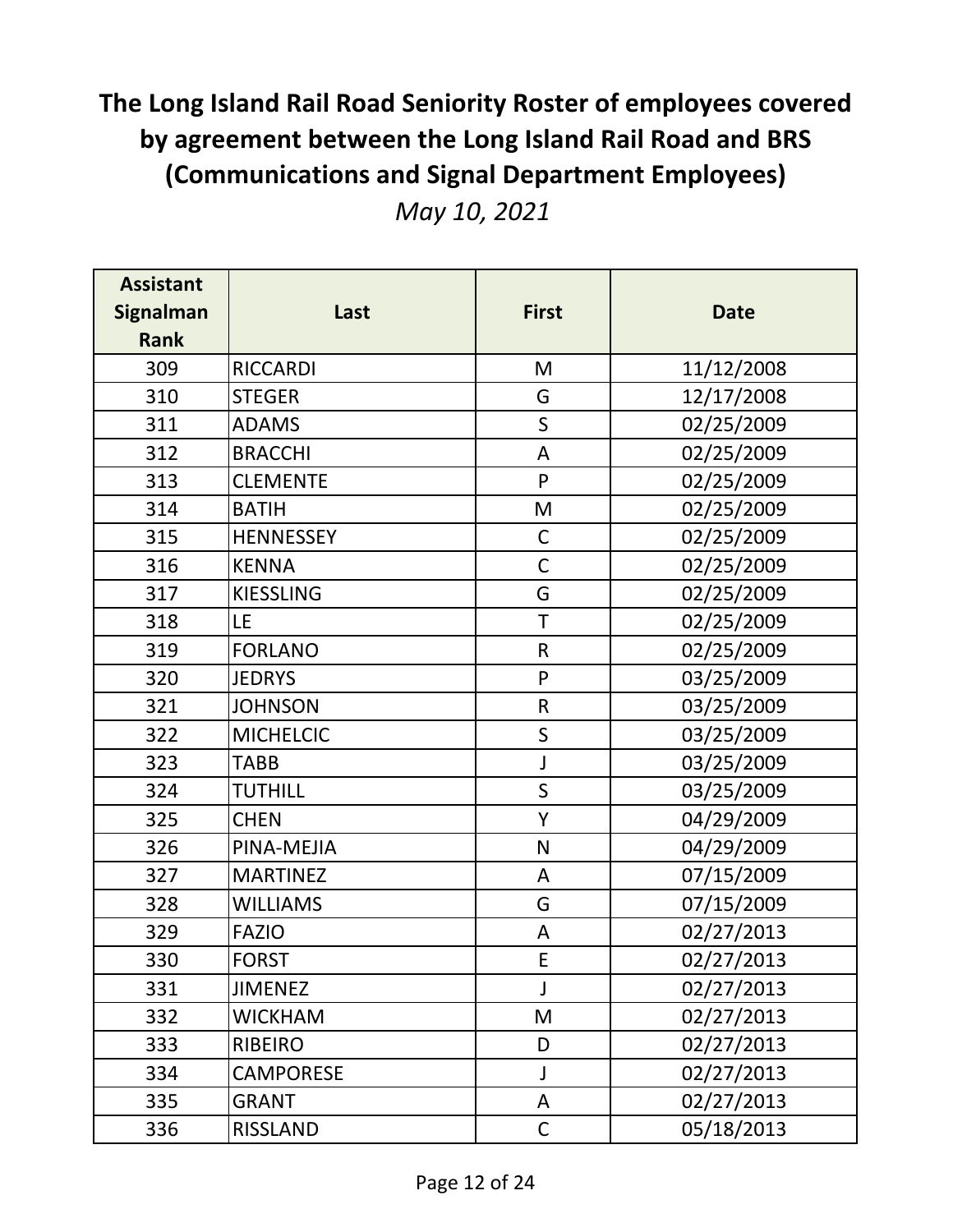|  |  | May 10, 2021 |
|--|--|--------------|
|--|--|--------------|

| <b>Assistant</b><br><b>Signalman</b><br><b>Rank</b> | Last             | <b>First</b> | <b>Date</b> |
|-----------------------------------------------------|------------------|--------------|-------------|
| 337                                                 | <b>INGORDO</b>   | N            | 05/29/2013  |
| 338                                                 | <b>HUGGINS</b>   | W            | 05/29/2013  |
| 339                                                 | <b>GRANT</b>     | M            | 05/29/2013  |
| 340                                                 | <b>SHEHADEH</b>  | S            | 05/29/2013  |
| 341                                                 | QUARTARARO       | $\mathsf C$  | 05/29/2013  |
| 342                                                 | <b>MICKLE</b>    | G            | 07/10/2013  |
| 343                                                 | <b>SHUBDAR</b>   | M            | 07/10/2013  |
| 344                                                 | <b>HOBIN</b>     | D            | 07/10/2013  |
| 345                                                 | <b>CIRO</b>      | J            | 07/10/2013  |
| 346                                                 | <b>MARMOL</b>    | J            | 07/10/2013  |
| 347                                                 | <b>FIRMIN</b>    | M            | 07/10/2013  |
| 348                                                 | <b>JUNIOR</b>    | M            | 09/25/2013  |
| 349                                                 | <b>BROWN</b>     | $\mathsf{J}$ | 09/25/2013  |
| 350                                                 | <b>PERVEZ</b>    | M            | 11/13/2013  |
| 351                                                 | <b>DALOIA</b>    | F            | 11/13/2013  |
| 352                                                 | <b>BROWN</b>     | M            | 11/13/2013  |
| 353                                                 | <b>FISCHER</b>   | T            | 11/13/2013  |
| 354                                                 | <b>FERRIOLO</b>  | A            | 11/13/2013  |
| 355                                                 | <b>FARLEY</b>    | M            | 11/13/2013  |
| 356                                                 | <b>HAUPT</b>     | $\mathsf C$  | 11/20/2013  |
| 357                                                 | WARD             | $\mathsf{C}$ | 11/20/2013  |
| 358                                                 | <b>PERKINS</b>   | ${\sf R}$    | 11/20/2013  |
| 359                                                 | <b>PORPORA</b>   | A            | 11/20/2013  |
| 360                                                 | <b>DEVINE</b>    | $\mathsf{R}$ | 11/20/2013  |
| 361                                                 | <b>MOREAU</b>    | F            | 11/20/2013  |
| 362                                                 | <b>HERNANDEZ</b> | D            | 11/20/2013  |
| 363                                                 | <b>SCHAEFER</b>  | $\mathsf{S}$ | 11/20/2013  |
| 364                                                 | ALFANO           | $\sf R$      | 11/20/2013  |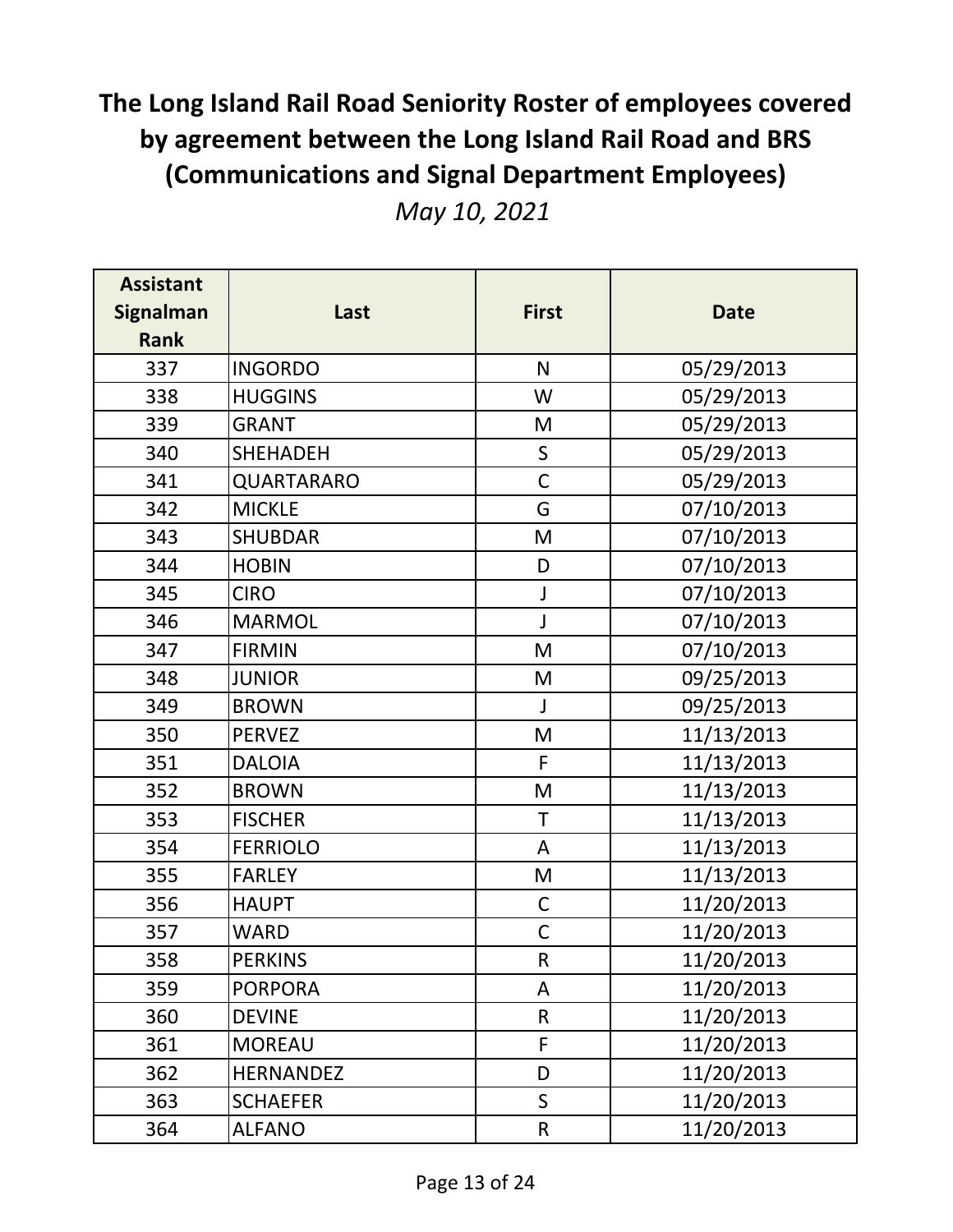| <b>Assistant</b><br><b>Signalman</b> | Last             | <b>First</b>   | <b>Date</b> |
|--------------------------------------|------------------|----------------|-------------|
| <b>Rank</b>                          |                  |                |             |
| 365                                  | <b>SOOGRIM</b>   | $\mathsf{R}$   | 11/20/2013  |
| 366                                  | <b>MULERO</b>    | $\mathsf R$    | 11/20/2013  |
| 367                                  | <b>RIVERA</b>    | $\mathsf R$    | 11/20/2013  |
| 368                                  | <b>CARUSO</b>    | J              | 11/20/2013  |
| 369                                  | <b>CHANNER</b>   | D              | 11/13/2013  |
| 370                                  | <b>CORSINI</b>   | N              | 11/13/2013  |
| 371                                  | <b>CURLEY</b>    | $\mathsf{R}$   | 12/11/2013  |
| 372                                  | <b>HALL</b>      | F              | 12/11/2013  |
| 373                                  | <b>GOODEN</b>    | J              | 12/11/2013  |
| 374                                  | <b>MASOTTI</b>   | M              | 12/11/2013  |
| 375                                  | <b>WILKINSON</b> | J              | 02/05/2014  |
| 376                                  | <b>HOGAN</b>     | J              | 02/05/2014  |
| 377                                  | <b>FARRELL</b>   | E              | 02/05/2014  |
| 378                                  | <b>GHIORGIS</b>  | A              | 02/05/2014  |
| 379                                  | <b>DIOGUARDI</b> | A              | 02/05/2014  |
| 380                                  | <b>GOLDSMITH</b> | $\mathsf R$    | 02/05/2014  |
| 381                                  | <b>JULIANO</b>   | Joseph         | 02/05/2014  |
| 382                                  | <b>CEPEDA</b>    | $\mathsf C$    | 02/05/2014  |
| 383                                  | <b>CYRIL</b>     | $\mathsf{V}$   | 03/05/2014  |
| 384                                  | <b>BOGLE</b>     | $\overline{O}$ | 03/05/2014  |
| 385                                  | <b>OHLANDER</b>  | G              | 03/05/2014  |
| 386                                  | <b>BOCKELKEN</b> | $\mathsf{C}$   | 03/05/2014  |
| 387                                  | <b>CABRERA</b>   | M              | 03/05/2014  |
| 388                                  | <b>SAWH</b>      | A              | 03/05/2014  |
| 389                                  | <b>ZHANG</b>     | X              | 03/05/2014  |
| 390                                  | <b>AMRIT</b>     | T              | 04/24/2014  |
| 391                                  | <b>WEINHOFER</b> | $\sf T$        | 04/24/2014  |
| 392                                  | <b>HALVAX</b>    | $\mathsf C$    | 04/24/2014  |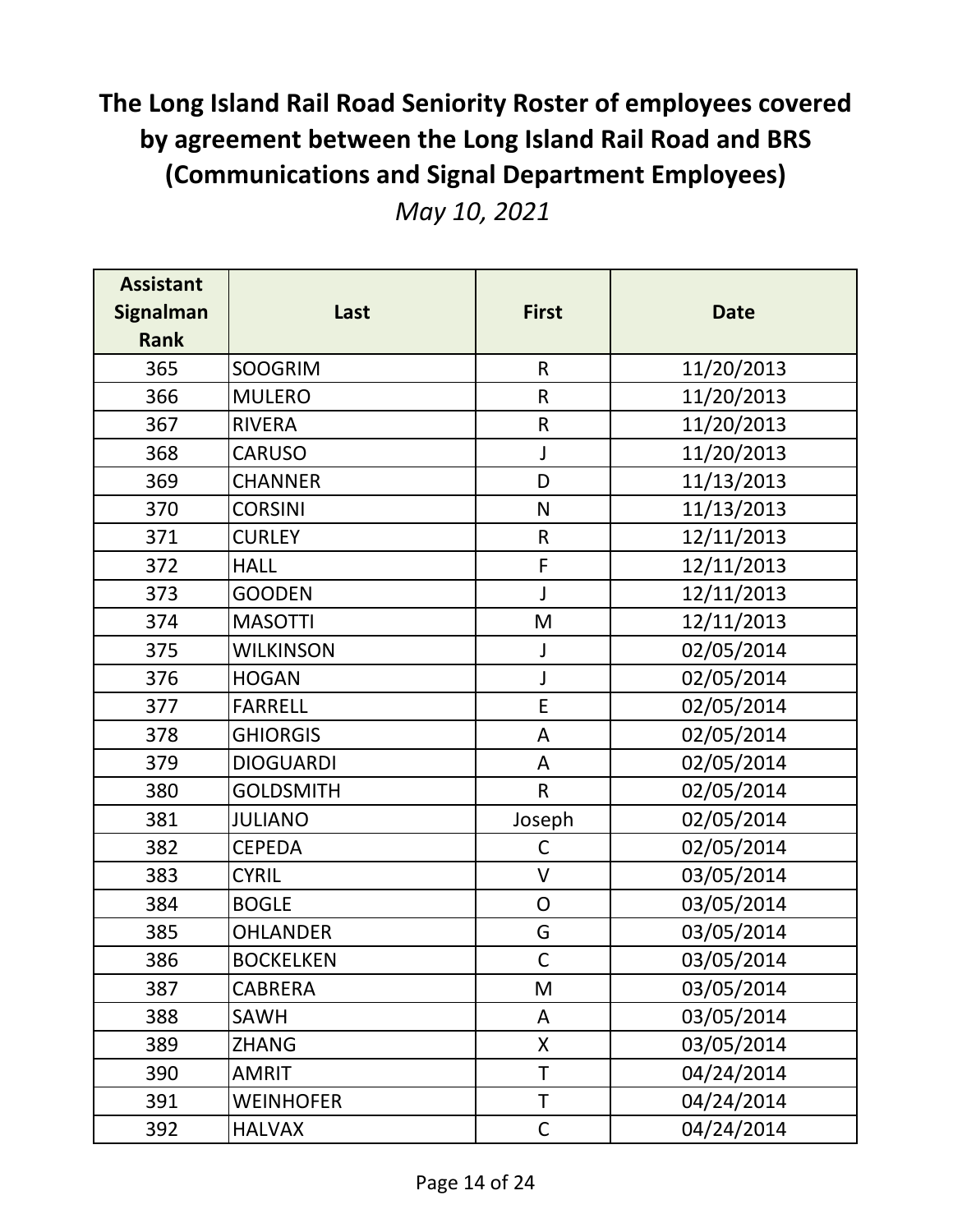|  |  | May 10, 2021 |
|--|--|--------------|
|--|--|--------------|

| <b>Assistant</b><br><b>Signalman</b> | Last                | <b>First</b> | <b>Date</b> |
|--------------------------------------|---------------------|--------------|-------------|
| <b>Rank</b>                          |                     |              |             |
| 393                                  | <b>FERNANDEZ</b>    | W            | 04/24/2014  |
| 394                                  | <b>LAKHARAM</b>     | $\mathsf C$  | 04/24/2014  |
| 395                                  | <b>FALLON</b>       | $\mathsf C$  | 04/24/2014  |
| 396                                  | <b>CHRISTIANSEN</b> | $\mathsf{P}$ | 04/24/2014  |
| 397                                  | <b>PRITCHARD</b>    | $\mathsf S$  | 04/24/2014  |
| 398                                  | <b>HIRTE</b>        | $\mathsf{C}$ | 04/30/2014  |
| 399                                  | <b>FUENTES</b>      | J            | 11/19/2014  |
| 400                                  | <b>DIETRICH</b>     | M            | 11/19/2014  |
| 401                                  | <b>BOECKEL</b>      | G            | 11/19/2014  |
| 402                                  | <b>MUSTAPHA</b>     | $\mathsf S$  | 11/19/2014  |
| 403                                  | <b>RAMOTAR</b>      | $\mathsf R$  | 11/19/2014  |
| 404                                  | <b>LOCASCIO</b>     | $\sf S$      | 11/19/2014  |
| 405                                  | <b>GUZMAN</b>       | J            | 11/19/2014  |
| 406                                  | <b>SHAMLOO</b>      | A            | 11/19/2014  |
| 407                                  | <b>LOPEZ</b>        | Jose         | 11/19/2014  |
| 408                                  | <b>TIENIBER</b>     | A            | 11/19/2014  |
| 409                                  | YU                  | Q            | 11/19/2014  |
| 410                                  | <b>MILLER</b>       | $\mathsf{C}$ | 11/19/2014  |
| 411                                  | <b>MAXWELL</b>      | $\mathsf R$  | 11/19/2014  |
| 412                                  | <b>ADAMS</b>        | J            | 11/19/2014  |
| 413                                  | <b>TOPPING</b>      | K            | 11/19/2014  |
| 414                                  | <b>RAMKISSOON</b>   | D            | 11/19/2014  |
| 415                                  | <b>MATOS</b>        | D            | 11/19/2014  |
| 416                                  | <b>DEO</b>          | N            | 02/11/2015  |
| 417                                  | <b>SUNDAHL</b>      | J            | 02/11/2015  |
| 418                                  | <b>OLIVARES</b>     | $\mathsf C$  | 02/11/2015  |
| 419                                  | <b>FRAZIER</b>      | $\mathsf C$  | 02/11/2015  |
| 420                                  | GARZIANO            | J            | 02/11/2015  |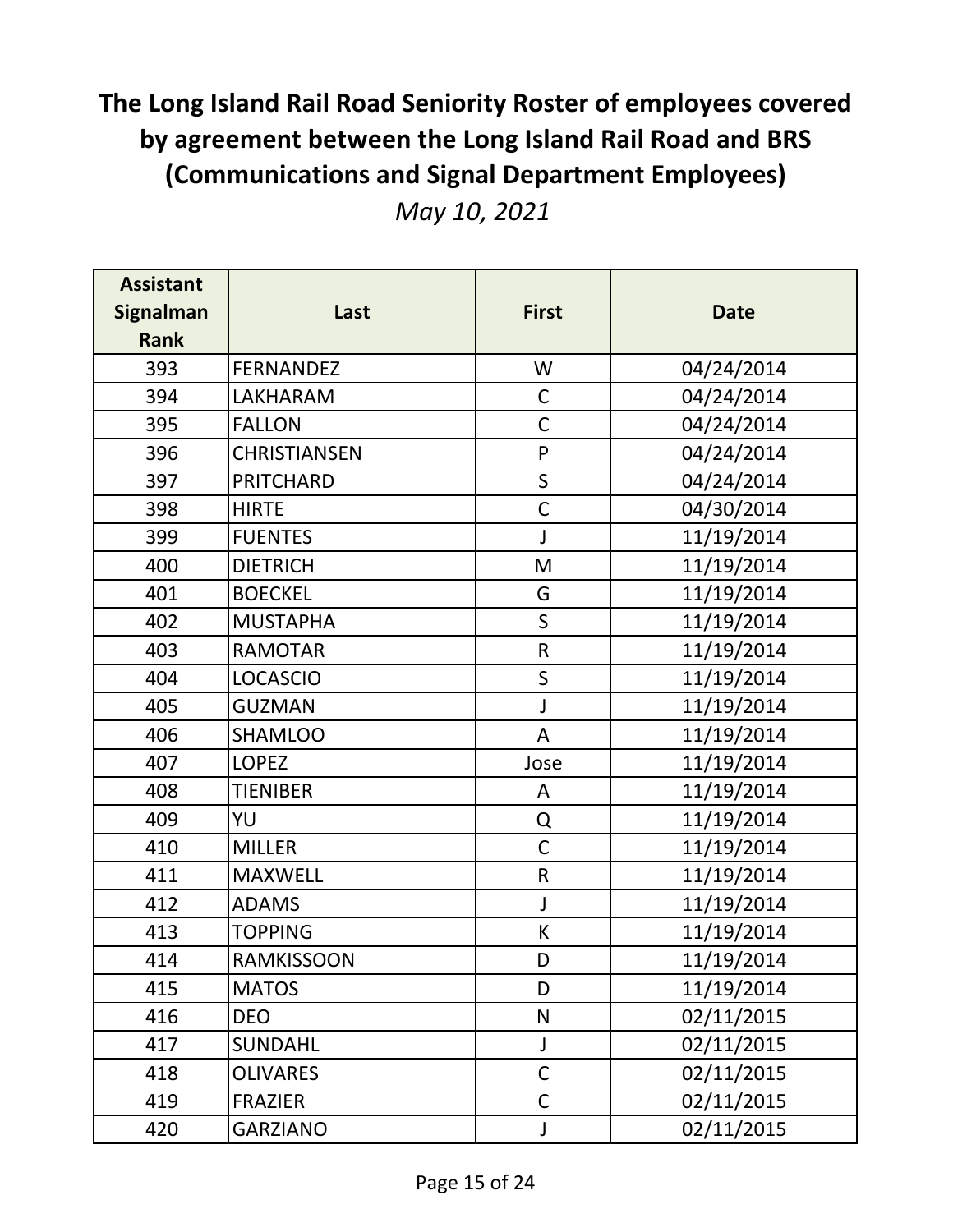|  |  | May 10, 2021 |
|--|--|--------------|
|--|--|--------------|

| <b>Assistant</b> |                   |              |             |
|------------------|-------------------|--------------|-------------|
| <b>Signalman</b> | Last              | <b>First</b> | <b>Date</b> |
| <b>Rank</b>      |                   |              |             |
| 421              | <b>DHANPATH</b>   | J            | 02/11/2015  |
| 422              | <b>SPATAFORA</b>  | A            | 02/11/2015  |
| 423              | <b>VESPREY</b>    | Y            | 02/11/2015  |
| 424              | <b>BIESELIN</b>   | J            | 02/11/2015  |
| 425              | <b>RAMIREZ</b>    | $\mathsf E$  | 02/11/2015  |
| 426              | <b>PURIFICATO</b> | D            | 02/11/2015  |
| 427              | <b>HENRIKSEN</b>  | $\mathsf C$  | 02/11/2015  |
| 428              | <b>MATADIN</b>    | T            | 02/11/2015  |
| 429              | <b>WEYANT</b>     | G            | 02/11/2015  |
| 430              | <b>MYERS</b>      | $\mathsf{C}$ | 02/11/2015  |
| 431              | <b>JONES</b>      | M            | 04/08/2015  |
| 432              | <b>HASSAN</b>     | A            | 06/10/2015  |
| 433              | <b>FORTEAU</b>    | $\mathsf C$  | 06/10/2015  |
| 434              | <b>JACKSON</b>    | $\sf B$      | 06/10/2015  |
| 435              | <b>STOTZKY</b>    | J            | 06/10/2015  |
| 436              | <b>RAHAMAN</b>    | Z            | 06/10/2015  |
| 437              | <b>HAVEY</b>      | W            | 06/10/2015  |
| 438              | <b>GIARRAPUTO</b> | $\mathsf C$  | 06/10/2015  |
| 439              | <b>CRUZ</b>       | F            | 06/10/2015  |
| 440              | <b>WILSON</b>     | B            | 07/29/2015  |
| 441              | <b>LEON</b>       | K            | 09/04/2015  |
| 442              | <b>WILLIAMS</b>   | Michael      | 09/14/2015  |
| 443              | <b>KASTEN</b>     | T            | 10/07/2015  |
| 444              | <b>OTERO</b>      | J            | 11/04/2015  |
| 445              | <b>GONZALEZ</b>   | M            | 11/04/2015  |
| 446              | <b>FOURNIER</b>   | V            | 11/04/2015  |
| 447              | <b>BOBE</b>       | L            | 11/04/2015  |
| 448              | CRAWFORD          | А            | 11/04/2015  |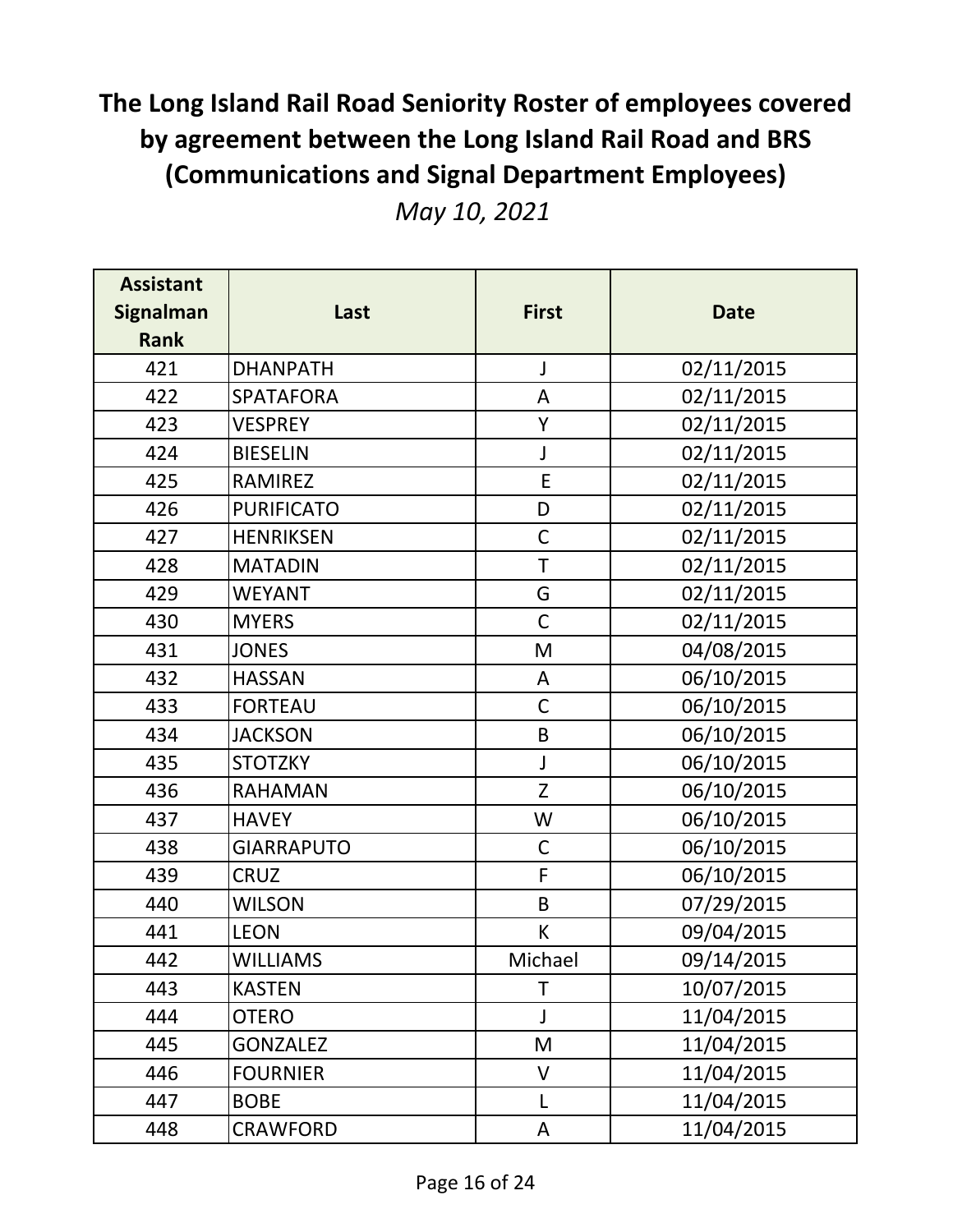|  |  | May 10, 2021 |
|--|--|--------------|
|--|--|--------------|

| <b>Assistant</b><br><b>Signalman</b><br><b>Rank</b> | Last                | <b>First</b>  | <b>Date</b> |
|-----------------------------------------------------|---------------------|---------------|-------------|
| 449                                                 | <b>HALL</b>         | K             | 11/04/2015  |
| 450                                                 | <b>FRANCIS</b>      | W             | 11/04/2015  |
| 451                                                 | <b>SEFTNER</b>      | $\mathsf S$   | 11/04/2015  |
| 452                                                 | <b>ALIE</b>         | A             | 11/04/2015  |
| 453                                                 | <b>CONTESSA</b>     | J             | 11/04/2015  |
| 454                                                 | <b>BREHM</b>        | J             | 11/04/2015  |
| 455                                                 | <b>ZUART</b>        | F             | 11/04/2015  |
| 456                                                 | <b>DESINOR</b>      | ${\mathsf O}$ | 11/04/2015  |
| 457                                                 | <b>KIWACZ</b>       | E             | 11/04/2015  |
| 458                                                 | <b>HAMILTON</b>     | K             | 11/04/2015  |
| 459                                                 | <b>LEE</b>          | K             | 11/04/2015  |
| 460                                                 | <b>HYLAND</b>       | $\mathsf{S}$  | 11/04/2015  |
| 461                                                 | <b>FLUSS</b>        | P             | 11/04/2015  |
| 462                                                 | <b>GROSS</b>        | B             | 11/04/2015  |
| 463                                                 | <b>GREEN</b>        | $\sf S$       | 11/04/2015  |
| 464                                                 | <b>MUSCHITIELLO</b> | D             | 12/02/2015  |
| 465                                                 | <b>STAATS</b>       | J             | 02/17/2016  |
| 466                                                 | <b>HASSALL</b>      | T             | 02/17/2016  |
| 467                                                 | <b>SMITH</b>        | $\mathsf R$   | 03/30/2016  |
| 468                                                 | <b>MOHANLALL</b>    | A             | 03/30/2016  |
| 469                                                 | <b>CARAHER</b>      | E             | 03/30/2016  |
| 470                                                 | <b>BRUNNER</b>      | J             | 03/30/2016  |
| 471                                                 | <b>LOPEZ</b>        | Jav           | 03/30/2016  |
| 472                                                 | <b>RASSER</b>       | L             | 03/30/2016  |
| 473                                                 | <b>MULDERIG</b>     | A             | 03/30/2016  |
| 474                                                 | <b>BYRNE</b>        | P             | 03/30/2016  |
| 475                                                 | <b>COLON</b>        | $\mathsf C$   | 03/30/2016  |
| 476                                                 | YUSUPOV             | A             | 08/30/2016  |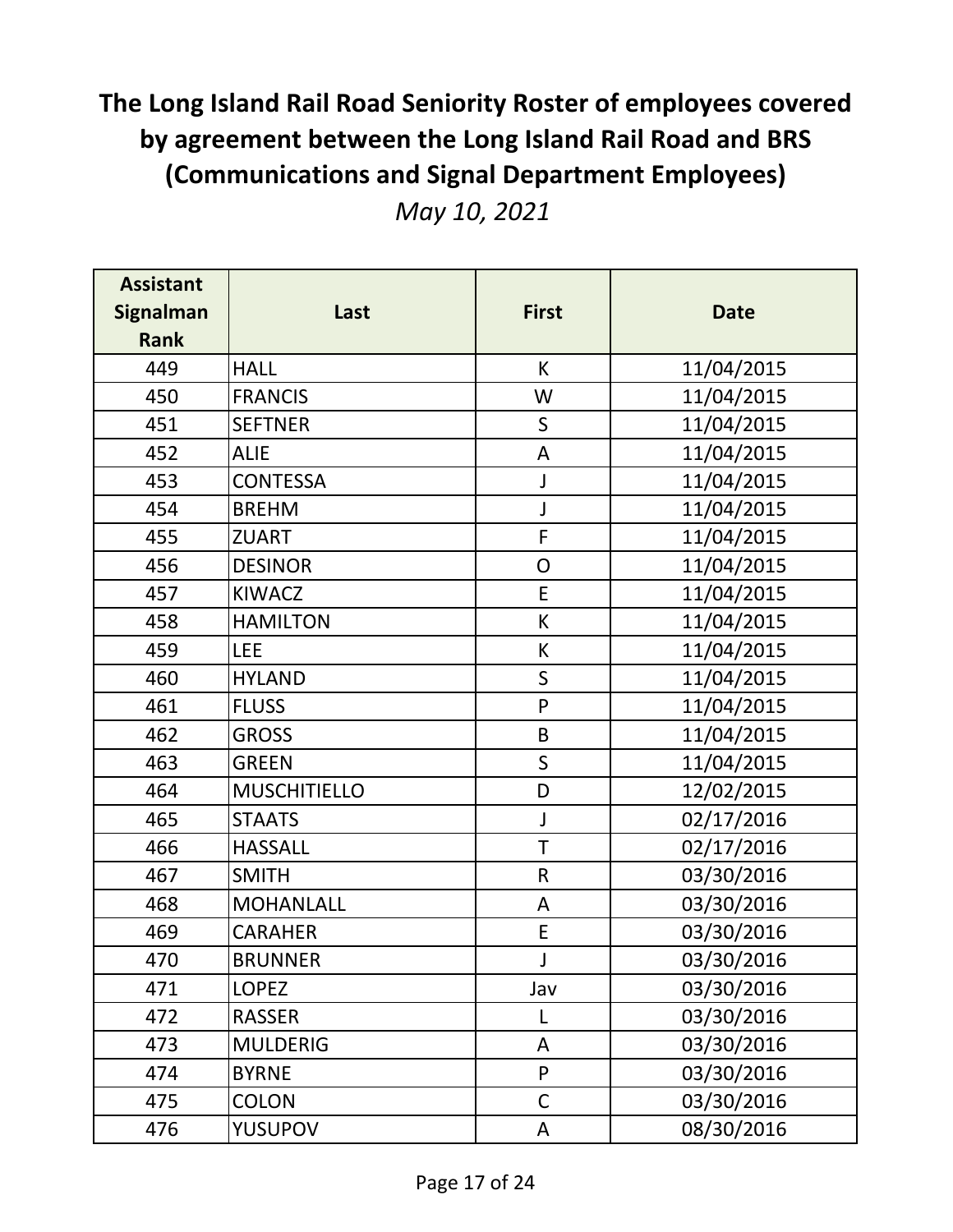| <b>Assistant</b><br><b>Signalman</b><br><b>Rank</b> | Last              | <b>First</b> | <b>Date</b> |
|-----------------------------------------------------|-------------------|--------------|-------------|
| 477                                                 | <b>SMITH</b>      | G            | 08/30/2016  |
| 478                                                 | <b>MORONTA</b>    | P            | 08/30/2016  |
| 479                                                 | <b>HANUSCH</b>    | G            | 08/30/2016  |
| 480                                                 | <b>COMPARATO</b>  | J            | 08/30/2016  |
| 481                                                 | <b>TOMLIN</b>     | К            | 08/30/2016  |
| 482                                                 | <b>CERVINI</b>    | J            | 08/30/2016  |
| 483                                                 | <b>SANCHEZ</b>    |              | 08/30/2016  |
| 484                                                 | <b>ABREU</b>      | G            | 08/30/2016  |
| 485                                                 | <b>FIERO</b>      | $\mathsf C$  | 08/30/2016  |
| 486                                                 | <b>RAJKUMAR</b>   | К            | 08/30/2016  |
| 487                                                 | <b>ZHONG</b>      | J            | 08/30/2016  |
| 488                                                 | <b>MAZZA</b>      | $\sf S$      | 08/31/2016  |
| 489                                                 | <b>KELLER</b>     | A            | 08/31/2016  |
| 490                                                 | <b>CURRITHERS</b> | $\mathsf{S}$ | 08/31/2016  |
| 491                                                 | <b>SOOGRIM</b>    | К            | 08/31/2016  |
| 492                                                 | <b>HARDYAL</b>    | $\mathsf{P}$ | 08/31/2016  |
| 493                                                 | <b>BARKER</b>     | E            | 08/31/2016  |
| 494                                                 | <b>RUSSO</b>      | A            | 08/31/2016  |
| 495                                                 | <b>MARTIN</b>     | K            | 10/05/2016  |
| 496                                                 | <b>SZEWCZYK</b>   | K            | 10/05/2016  |
| 497                                                 | <b>CICCHETTI</b>  | P            | 10/05/2016  |
| 498                                                 | ALTAMIRANO        |              | 10/05/2016  |
| 499                                                 | <b>BERRIOS</b>    | A            | 10/05/2016  |
| 500                                                 | <b>REGIS</b>      | F            | 10/05/2016  |
| 501                                                 | <b>POWERS</b>     | J            | 10/05/2016  |
| 502                                                 | <b>SNYDER</b>     | M            | 10/05/2016  |
| 503                                                 | <b>ISLAM</b>      | M            | 10/05/2016  |
| 504                                                 | <b>SHY</b>        | $\mathsf J$  | 10/05/2016  |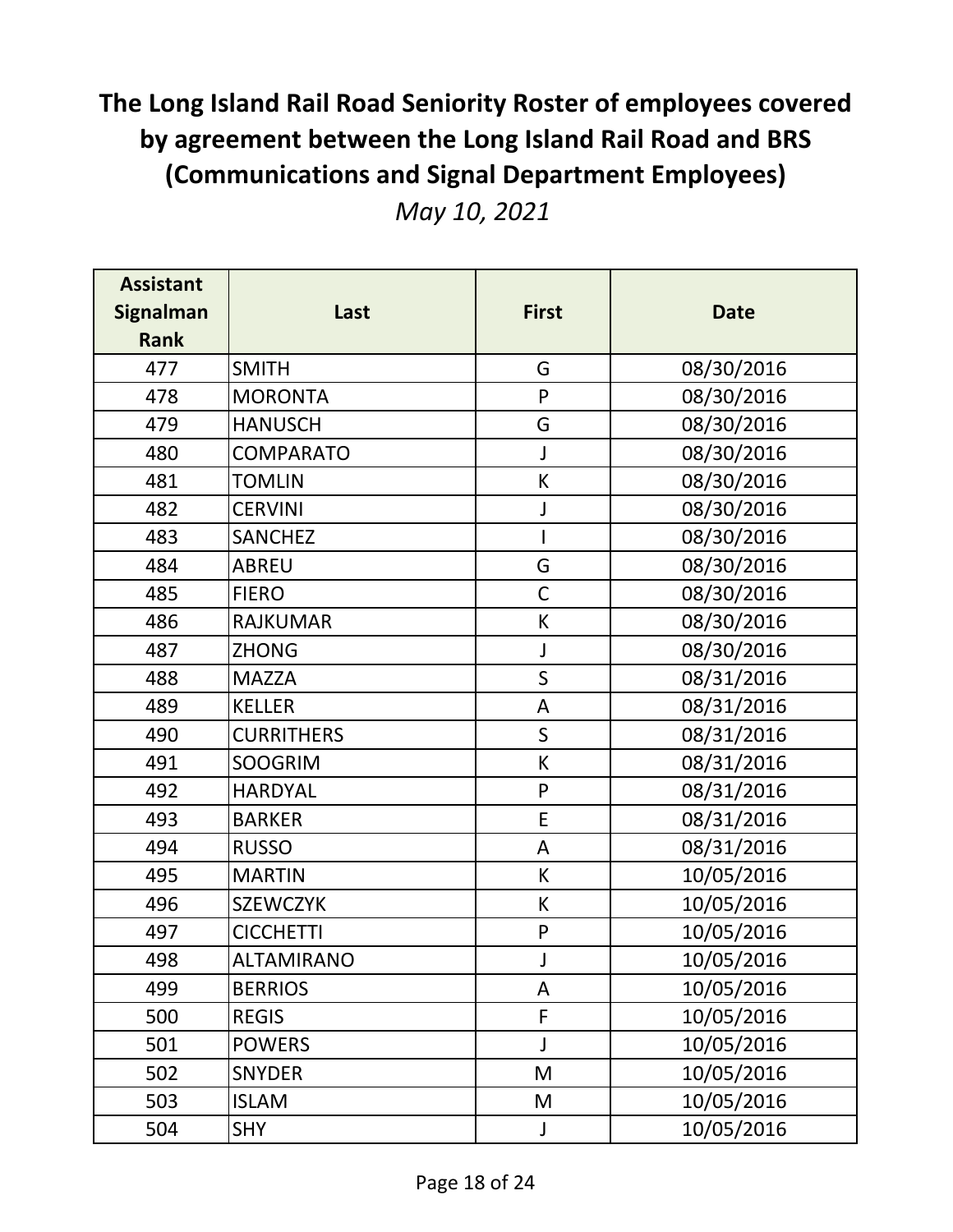|  |  | May 10, 2021 |
|--|--|--------------|
|--|--|--------------|

| <b>Assistant</b><br><b>Signalman</b><br><b>Rank</b> | Last              | <b>First</b> | <b>Date</b> |
|-----------------------------------------------------|-------------------|--------------|-------------|
| 505                                                 | <b>PAVELKA</b>    | J            | 10/05/2016  |
| 506                                                 | <b>COLUMNA</b>    | $\mathsf R$  | 10/05/2016  |
| 507                                                 | <b>FARRISH</b>    | T            | 11/16/2016  |
| 508                                                 | <b>FLANAGAN</b>   | M            | 11/16/2016  |
| 509                                                 | <b>GIBSON</b>     | K            | 11/16/2016  |
| 510                                                 | <b>SANCHEZ</b>    | M            | 11/16/2016  |
| 511                                                 | <b>SIMON</b>      | $\mathsf{R}$ | 11/16/2016  |
| 512                                                 | <b>OSORIO</b>     | $\mathsf C$  | 11/16/2016  |
| 513                                                 | WHITEMAN          | D            | 11/16/2016  |
| 514                                                 | <b>UGRYUMOV</b>   | A            | 11/16/2016  |
| 515                                                 | <b>DUBOURG</b>    | A            | 11/16/2016  |
| 516                                                 | <b>CLOUDMAN</b>   | P            | 11/16/2016  |
| 517                                                 | <b>LUGAUER</b>    | ${\sf P}$    | 12/07/2016  |
| 518                                                 | <b>MAGNANI</b>    | J            | 12/07/2016  |
| 519                                                 | <b>CUTAJAR</b>    | J            | 12/07/2016  |
| 520                                                 | RODRIGUEZ-BOLANOS | J            | 12/07/2016  |
| 521                                                 | <b>IACCINO</b>    | J            | 12/07/2016  |
| 522                                                 | <b>WRIGHT</b>     | M            | 12/07/2016  |
| 523                                                 | <b>SMITH</b>      | Shawn        | 12/07/2016  |
| 524                                                 | <b>SOBINA</b>     | D            | 12/07/2016  |
| 525                                                 | <b>SCAROLA</b>    |              | 02/08/2017  |
| 526                                                 | <b>AGUDELO</b>    | H            | 02/08/2017  |
| 527                                                 | <b>MCCARTHY</b>   | K            | 02/08/2017  |
| 528                                                 | <b>FARLEY</b>     | T            | 02/08/2017  |
| 529                                                 | STRAND            | J            | 02/08/2017  |
| 530                                                 | RATH              | $\mathsf S$  | 02/08/2017  |
| 531                                                 | <b>HESSELBIRG</b> | J            | 02/08/2017  |
| 532                                                 | <b>PRESS</b>      | $\mathsf C$  | 02/08/2017  |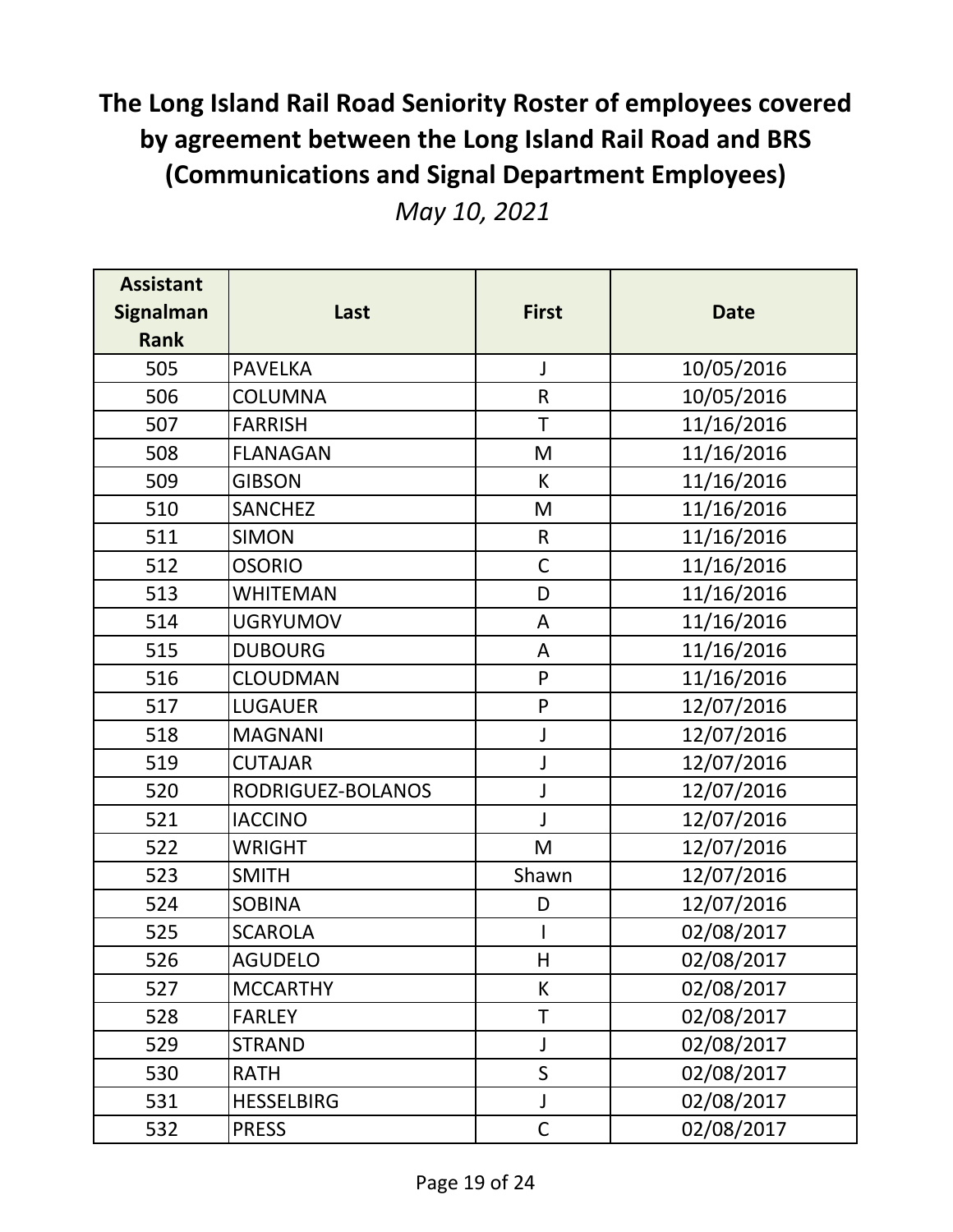| <b>Assistant</b><br><b>Signalman</b><br><b>Rank</b> | Last              | <b>First</b> | <b>Date</b> |
|-----------------------------------------------------|-------------------|--------------|-------------|
| 533                                                 | <b>LEONARDO</b>   | G            | 02/08/2017  |
| 534                                                 | <b>BONIFACIO</b>  | L            | 02/08/2017  |
| 535                                                 | MENDEZ-DELEON     | A            | 02/08/2017  |
| 536                                                 | <b>LONGO</b>      | $\mathsf{R}$ | 02/08/2017  |
| 537                                                 | <b>JEREMIE</b>    | J            | 02/08/2017  |
| 538                                                 | <b>WISSENBACH</b> | J            | 02/08/2017  |
| 539                                                 | <b>MURRAY</b>     | D            | 02/08/2017  |
| 540                                                 | <b>MCCARTHY</b>   | B            | 02/08/2017  |
| 541                                                 | <b>CRUZ</b>       | P            | 02/08/2017  |
| 542                                                 | <b>DELVICARIO</b> | A            | 02/08/2017  |
| 543                                                 | <b>STEPHENSON</b> | $\mathsf S$  | 02/08/2017  |
| 544                                                 | <b>DEGENNARO</b>  | $\mathsf S$  | 03/15/2017  |
| 545                                                 | <b>MAINELLA</b>   | D            | 03/15/2017  |
| 546                                                 | <b>SINGH</b>      | <b>RR</b>    | 03/15/2017  |
| 547                                                 | <b>GEBBIA</b>     | L            | 03/15/2017  |
| 548                                                 | <b>REN</b>        | $\mathsf{S}$ | 03/15/2017  |
| 549                                                 | <b>OOSMAN</b>     | A            | 03/15/2017  |
| 550                                                 | <b>TERRUSA</b>    | J            | 03/15/2017  |
| 551                                                 | <b>FORST</b>      | M            | 03/15/2017  |
| 552                                                 | <b>MWINGIRA</b>   | S            | 03/15/2017  |
| 553                                                 | <b>MITCHELL</b>   | $\mathsf C$  | 03/15/2017  |
| 554                                                 | <b>DESIMONE</b>   | R            | 03/15/2017  |
| 555                                                 | <b>SWOPE</b>      | P            | 03/15/2017  |
| 556                                                 | <b>BERNARDINO</b> | P            | 03/15/2017  |
| 557                                                 | SURAJPAL          | $\mathsf{R}$ | 03/15/2017  |
| 558                                                 | <b>FREDERICKS</b> | H            | 03/15/2017  |
| 559                                                 | <b>DEFLUMERI</b>  | D            | 03/15/2017  |
| 560                                                 | <b>BURNS</b>      | F            | 05/17/2017  |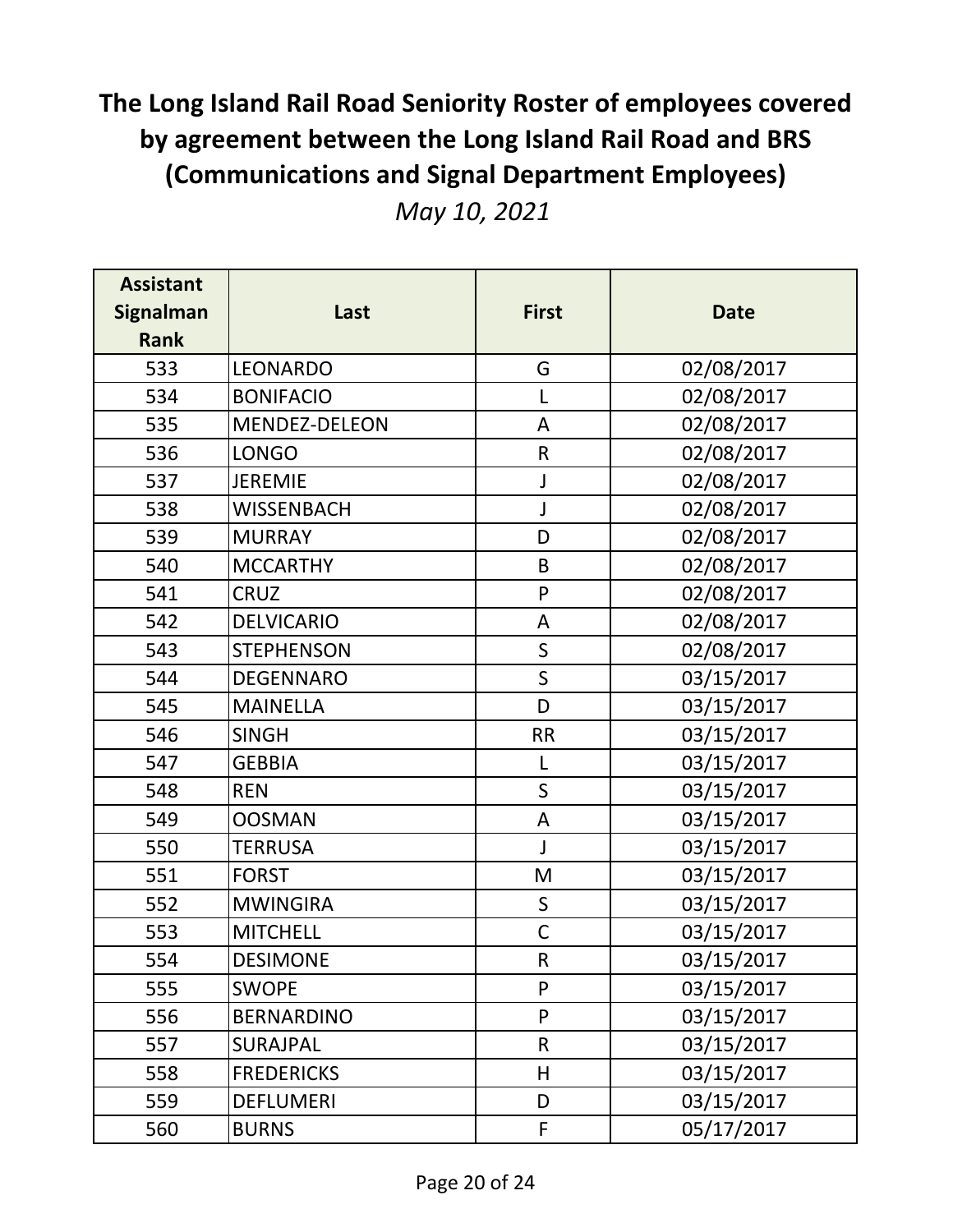| <b>Assistant</b><br><b>Signalman</b><br><b>Rank</b> | Last               | <b>First</b> | <b>Date</b> |
|-----------------------------------------------------|--------------------|--------------|-------------|
| 561                                                 | <b>BEIL</b>        | $\mathsf C$  | 05/17/2017  |
| 562                                                 | <b>JULIANO</b>     | Jon          | 05/17/2017  |
| 563                                                 | <b>ENGELHARDT</b>  | B            | 05/17/2017  |
| 564                                                 | <b>NUNES</b>       | D            | 05/17/2017  |
| 565                                                 | <b>LYONS</b>       | M            | 05/17/2017  |
| 566                                                 | <b>VANSTEEN</b>    | $\mathsf J$  | 05/17/2017  |
| 567                                                 | <b>CONWAY</b>      | G            | 05/17/2017  |
| 568                                                 | <b>BERG</b>        | $\mathsf{S}$ | 05/17/2017  |
| 569                                                 | <b>RAIMONDI</b>    | D            | 05/17/2017  |
| 570                                                 | <b>CHAI-HONG</b>   | Q            | 05/17/2017  |
| 571                                                 | COLASACCO          | N            | 05/17/2017  |
| 572                                                 | <b>COX</b>         | M            | 05/17/2017  |
| 573                                                 | <b>GERENA</b>      | D            | 05/17/2017  |
| 574                                                 | <b>WALSH</b>       | J            | 06/21/2017  |
| 575                                                 | <b>OLSON</b>       | J            | 06/21/2017  |
| 576                                                 | <b>WOBESER</b>     | E            | 06/21/2017  |
| 577                                                 | <b>MARTOSCIA</b>   | A            | 06/21/2017  |
| 578                                                 | <b>SCHERER</b>     | J            | 06/21/2017  |
| 579                                                 | <b>DENEZZO</b>     | J            | 06/21/2017  |
| 580                                                 | <b>SPANO</b>       | $\mathsf R$  | 06/21/2017  |
| 581                                                 | <b>SEMPLE</b>      | ${\sf R}$    | 06/21/2017  |
| 582                                                 | <b>CORTESE</b>     | R            | 06/21/2017  |
| 583                                                 | <b>ORTIZ</b>       | Em           | 07/19/2017  |
| 584                                                 | <b>MCGUINNESS</b>  | B            | 07/19/2017  |
| 585                                                 | <b>TELEPAN</b>     | P            | 07/19/2017  |
| 586                                                 | <b>SCHNEIDER</b>   | P            | 07/19/2017  |
| 587                                                 | <b>GONZALEZ</b>    | $\mathsf{N}$ | 07/19/2017  |
| 588                                                 | <b>CUCCINIELLO</b> | M            | 07/19/2017  |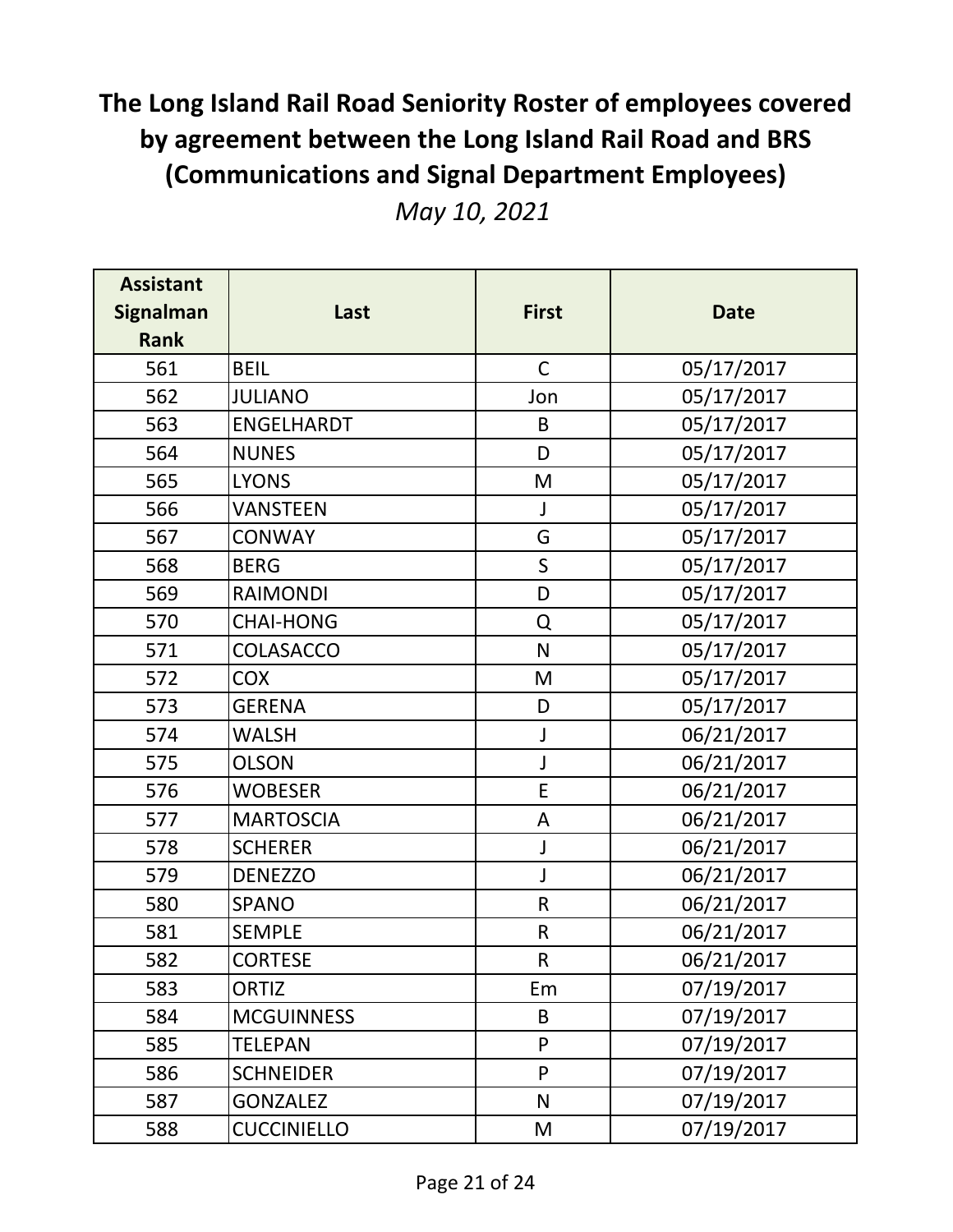| <b>Assistant</b><br><b>Signalman</b><br><b>Rank</b> | Last              | <b>First</b>   | <b>Date</b> |
|-----------------------------------------------------|-------------------|----------------|-------------|
| 589                                                 | <b>KELLY</b>      | M              | 07/19/2017  |
| 590                                                 | <b>MCGARVEY</b>   | W              | 07/19/2017  |
| 591                                                 | SAMUEL            | $\mathsf{N}$   | 07/19/2017  |
| 592                                                 | LANZARONE         | $\mathsf{J}$   | 07/19/2017  |
| 593                                                 | <b>MARROQUIN</b>  | W              | 09/20/2017  |
| 594                                                 | <b>RIVERA</b>     | J              | 09/20/2017  |
| 595                                                 | <b>DINIS</b>      | A              | 09/20/2017  |
| 596                                                 | <b>CURRERI</b>    | E              | 09/20/2017  |
| 597                                                 | <b>HOUSTON</b>    | J              | 09/20/2017  |
| 598                                                 | <b>HICK</b>       | $\mathsf S$    | 09/20/2017  |
| 599                                                 | D'ANGELO          | A              | 09/20/2017  |
| 600                                                 | <b>CAMPOVERDE</b> | К              | 09/20/2017  |
| 601                                                 | <b>CALIFANO</b>   | A              | 11/08/2017  |
| 602                                                 | <b>MATOS</b>      | T              | 11/08/2017  |
| 603                                                 | <b>DELEON</b>     | E              | 11/08/2017  |
| 604                                                 | <b>GOODROW</b>    | A              | 11/08/2017  |
| 605                                                 | <b>LABRUZZO</b>   | V              | 11/08/2017  |
| 606                                                 | <b>WALLACE</b>    | $\overline{O}$ | 11/08/2017  |
| 607                                                 | <b>CASSIDY</b>    | K              | 11/08/2017  |
| 608                                                 | <b>KHAN</b>       | F              | 11/08/2017  |
| 609                                                 | <b>GERONTEV</b>   | D              | 11/08/2017  |
| 610                                                 | <b>PORTORREAL</b> | A              | 11/08/2017  |
| 611                                                 | <b>DELGADO</b>    | K              | 11/08/2017  |
| 612                                                 | <b>MITCHELL</b>   | P              | 01/31/2018  |
| 613                                                 | <b>PALAZZO</b>    | J              | 01/31/2018  |
| 614                                                 | <b>COSTELLO</b>   | A              | 01/31/2018  |
| 615                                                 | <b>RIGGIO</b>     | E.             | 01/31/2018  |
| 616                                                 | <b>CEFFALIA</b>   | $\mathsf J$    | 03/14/2018  |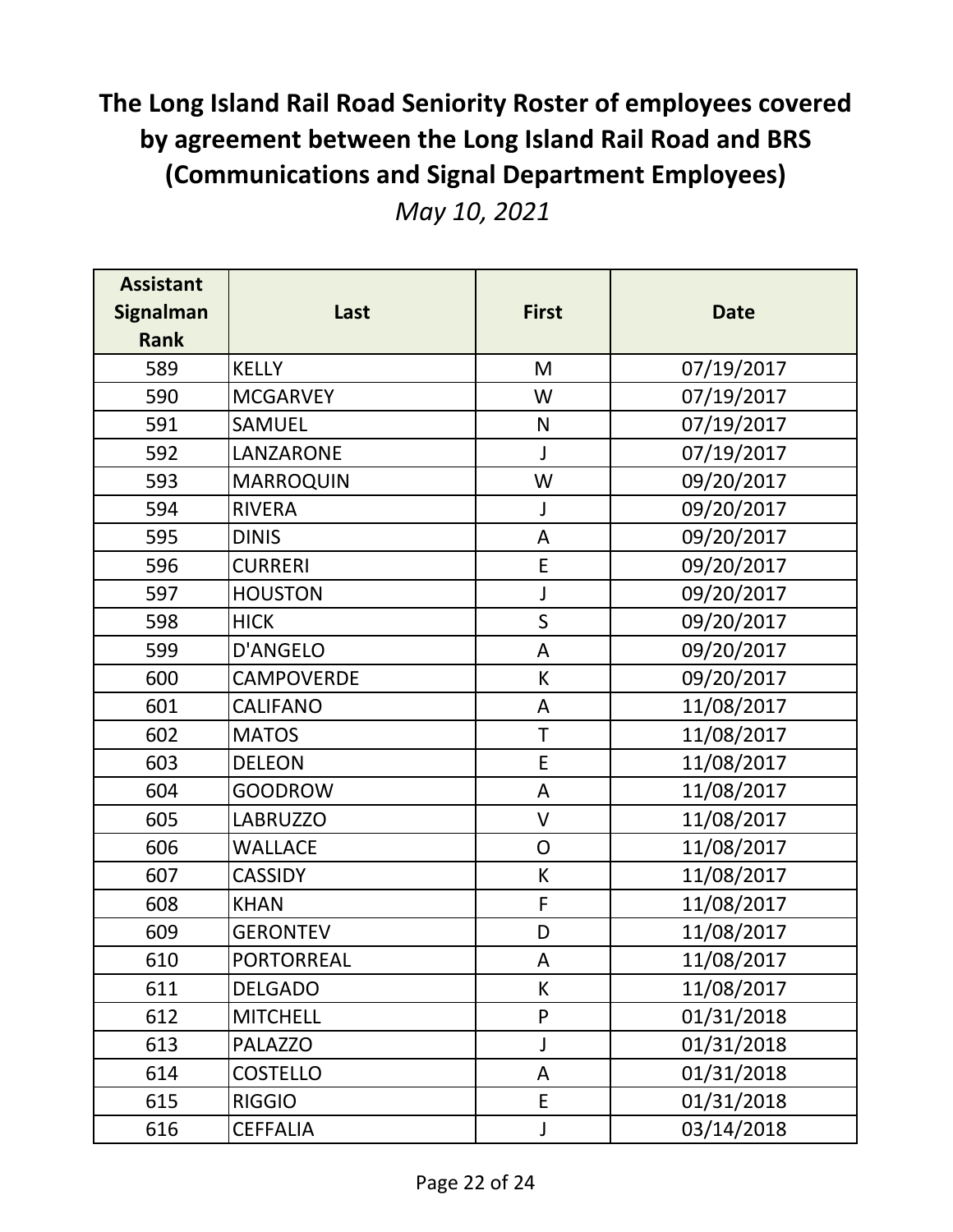|  |  | May 10, 2021 |
|--|--|--------------|
|--|--|--------------|

| <b>Assistant</b><br><b>Signalman</b><br><b>Rank</b> | Last                 | <b>First</b> | <b>Date</b> |
|-----------------------------------------------------|----------------------|--------------|-------------|
| 617                                                 | <b>VICIDOMINE</b>    | M            | 03/14/2018  |
| 618                                                 | <b>THALL</b>         | A            | 03/14/2018  |
| 619                                                 | <b>SCHMID</b>        | A            | 03/14/2018  |
| 620                                                 | <b>YORK</b>          | ${\sf N}$    | 03/14/2018  |
| 621                                                 | <b>AGOSTINACCHIO</b> | G            | 03/14/2018  |
| 622                                                 | <b>NIFONG</b>        | J            | 03/14/2018  |
| 623                                                 | <b>DENSING</b>       | J            | 03/14/2018  |
| 624                                                 | <b>RECIO</b>         | J            | 03/14/2018  |
| 625                                                 | <b>LEE</b>           | W            | 03/14/2018  |
| 626                                                 | <b>PARKS</b>         | $\mathsf{S}$ | 03/14/2018  |
| 627                                                 | <b>HARTAGAN</b>      | G            | 03/14/2018  |
| 628                                                 | <b>DIGIOVANNA</b>    | $\mathsf C$  | 06/13/2018  |
| 629                                                 | <b>CONTE</b>         | A            | 06/13/2018  |
| 630                                                 | <b>KING</b>          | J            | 06/13/2018  |
| 631                                                 | <b>WINSTON</b>       | J            | 06/13/2018  |
| 632                                                 | <b>ANISIS</b>        | M            | 06/13/2018  |
| 633                                                 | <b>PHILIPS</b>       | M            | 06/13/2018  |
| 634                                                 | LAWSON               | $\mathsf R$  | 06/13/2018  |
| 635                                                 | D'ARPA               | $\mathsf{C}$ | 06/13/2018  |
| 636                                                 | PAZ                  | B            | 06/13/2018  |
| 637                                                 | <b>RACIOPPO</b>      | J            | 07/18/2018  |
| 638                                                 | <b>MAIDHOF</b>       | А            | 07/18/2018  |
| 639                                                 | <b>MORRIS</b>        | M            | 07/18/2018  |
| 640                                                 | <b>DANZA</b>         | M            | 07/18/2018  |
| 641                                                 | <b>FARLEY</b>        | J            | 07/18/2018  |
| 642                                                 | <b>GONZALEZ</b>      | E            | 07/18/2018  |
| 643                                                 | <b>LIBRETTO</b>      | M            | 07/18/2018  |
| 644                                                 | <b>PEREZ</b>         | M            | 07/18/2018  |